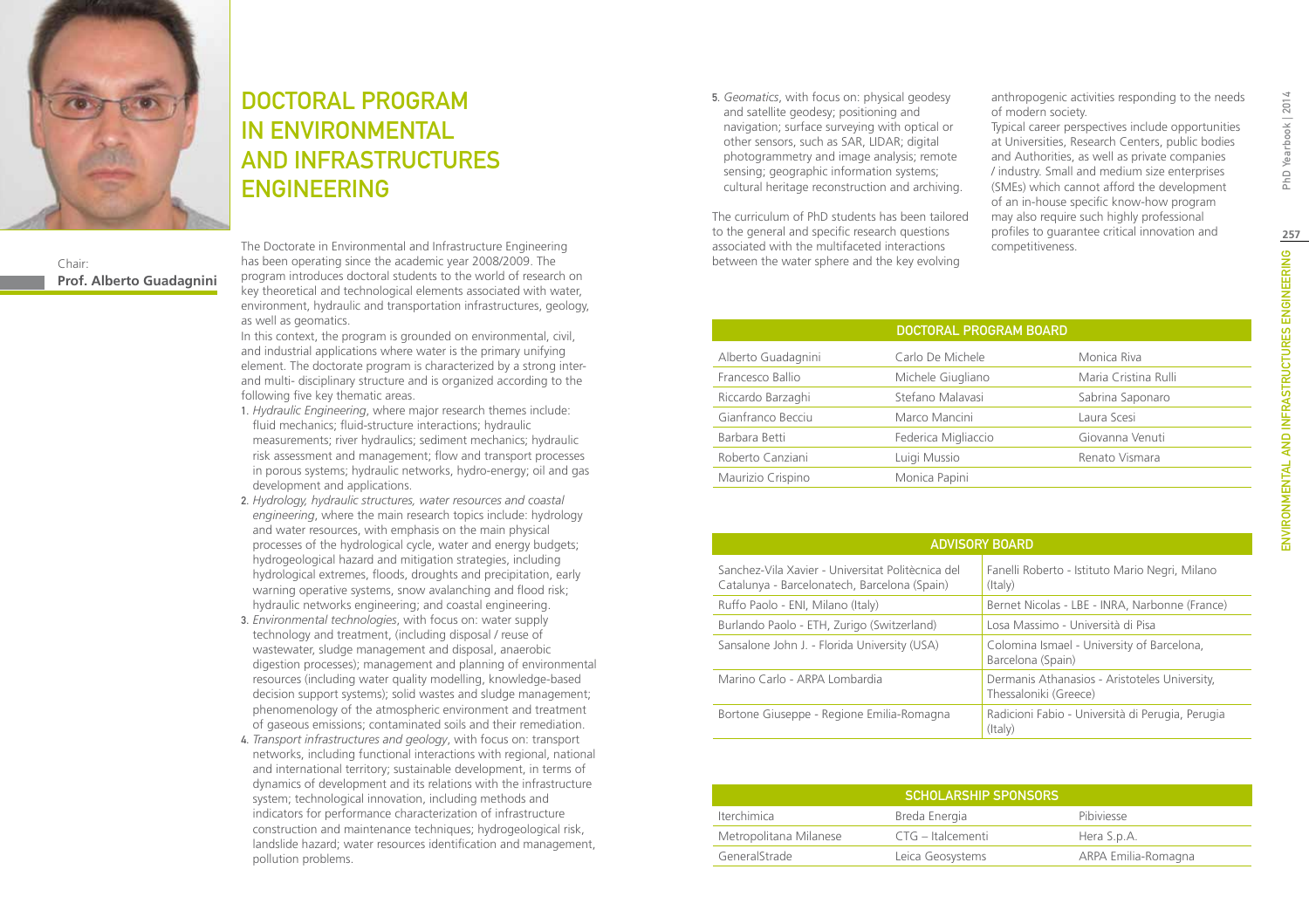# Dynamics of tropical and subtropical vegetation: from an equilibrium to a nonequilibrium modelling approach

**Francesco Accatino -** Supervisor: **Carlo De Michele**

Tropical vegetation systems exhibit complex dynamics, characterized by transitions between different biomes (grasslands, savannas, or forests) under the influence of a number of factors (such as climate, fire, and herbivory). Many of these systems are rangelands, managed agroecosystems with prescribed fire and grazing/ browsing pressure, and give an important contribution to world's meat production, sustaining millions of people. Understanding the dynamics of these ecosystems and the roles of the different determinants is fundamental for predicting the effects of climate change scenarios and for planning sustainable management strategies.

From the analysis of dataset collected on continental (Fig. 1a) or global scale with MODIS observations (Fig. 1b), two main issues emerge. The first issue is that there exists a mean annual cover threshold (650  $\pm$  134 mm/yr) separating two main behaviors of woody vegetation. Below the threshold the maximum woody cover allowed by climate conditions increases linearly with mean annual rainfall. Biomes where trees and grass coexist are allowed because tree cover is limited by climate conditions. Above the threshold, the maximum woody



**1. Data of mean annual rainfall vswoody cover coming from field measurements in the African continent (a) and MODIS observations in the tropical and subtropical areas (b) The histogram in panel (c) represents the relative frequency distribution of the woody cover in the rectangle of panel (b)**

cover saturates at about 80% (forest) and is not dependent on mean annual rainfall. Biomes like savanna or grasslands can still be found because fires lower tree cover. The second issue is that above the threshold the woody cover is bimodal (see the histogram in Fig. 1c made from with the data in the dashed rectangle of Fig. 1b). This was considered as a proof that there are two alternative stable states in tropical and subtropical vegetation, one with low woody cover (savanna) and one for high woody cover (forest).

I compare two space-implicit approaches for modelling tropical vegetation dynamics, the *equilibrium* and the *nonequilibrium* approach. According to the *equilibrium* approach, vegetation reaches a stable

steady state, whereas according to the *non-equilibrium* approach, vegetation is continuously changing in response of disturbances such as fires and herbivory. I build two models, one for each approach, and I apply them, or slightly modified versions, to different problems, highlighting the different implications, and ultimately demonstrating that the *nonequilibrium* model can give a more complete and general description of tropical vegetation dynamics.

The *equilibrium* model describes vegetation dynamics through a deterministic differential equation system. Fire is a parameter of the system, in line with other deterministic differential equation models in literature. The bifurcation

analysis shows that for low fire frequency savanna can be obtained at low rainfall values because water scarcity limits tree cover, for high fire frequency savanna can be obtained also at high rainfall values, but they are an alternative stable state to forests. This implies that a change in mean annual rainfall, grazing or browsing pressure can provoke abrupt (catastrophic) savanna – forest transitions.

The *non-equilibrium* model is time-discrete, in each time step it may follow different dynamics depending on whether a fire occurs or not. Each year, the probability of fire depends on the state of the system, i.e., the more grass is in the ecosystem, the more the ecosystem is likely to burn, as grass provides fuel load. Overall, the model is a random switch between two different dynamics, each of them characterized by a stable steady state. Nevertheless the global dynamics are nonequilibrial, as in general the system does not stay in a steady state permanently. According to this model, fire is an emergent property rather than an *a priori* determined parameter.Using the model with measured parameters referred to different *Acacia* species in presence or in absence of browsers, it is possible to demonstrate thatthe presence of browsers could

increase fire frequency as a consequence of lowered tree cover. The global *non-equilibrium* trajectories, for certain parameter combination, show the same bimodality showed by data (Fig. 1c). Nevertheless, the implications of bistability are profoundly different from the *equilibrium* paradigm. The system can visit both steady states not because of catastrophic transitions provoked by changes in parameters, rather for its own dynamics. This view does not imply that woody cover data (Fig.1) are necessarily at the steady state, they rather represent snapshots of a variable system, which is a less strict and more realistic hypothesis.

*Equilibrium* and *non-equilibrium* paradigms have implication also on rangeland management. According to the *equilibrium* paradigm, the rancher needs to bring the system to a favorable steady state. Under a *non-equilibrium* paradigm, it is acknowledged that a steady state may not exist, and, if it exists, the rancher may be interested in maintaining the system within certain boundaries, not necessarily including the steady state. With a modified version of the *non-equilibrium* model I apply the viability theory to define the sustainable management strategies, defining for each

state of the system robustness against rainfall stochasticity and management adaptability. The results show that the states where management is more adaptablehave intermediate values of trees and grasses, as long as the rancher's herd can adjust its feeding behavior along a wide range of grazing/ browsing ratio (mixed herd).

Finally I build a spatially explicit version of the *non-equilibrium* model. In this model trees are represented as individuals and they modify the density of grass around themselves (facilitation or hampering). The spreading of fire in the spatial domain is simulated for each time step, and the number and spatial patterns of trees are observed. The model is run with different there different types of trees classified according to their strategy to cope with fire. The main conclusion is that space plays an important role in tropical and subtropical vegetation dynamics. In fact even the most vulnerable trees can deplete fire from the ecosystem with spatial strategies such as clumping.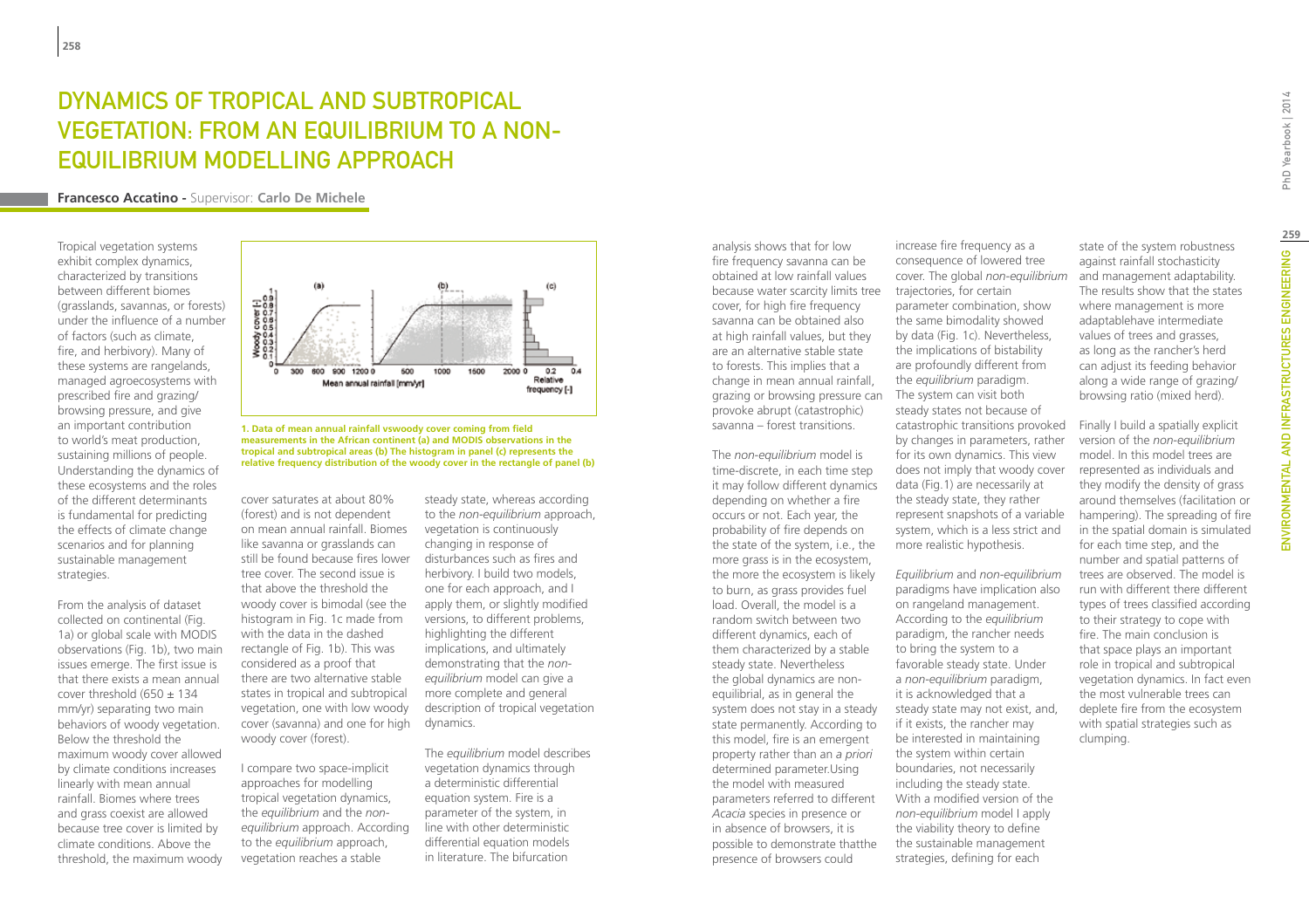### EXPERIMENTAL INVESTIGATION ON MECHANICAL, VOL UMETRIC AND FUNCTIONAL PROPERTIE S O F PERVIOUS CONCRETE: MIX DE SIGN OPTIMIZATION FOR ROAD PAVEMENT S

**Alessandra Bonicelli -** Supervisors: **Filippo Giustozzi**

Pervious concrete aims at being a sustainable and eco-efficient paving material. A lot of studies have indeed been conducted on pervious concrete pavements (PCP) during the last decade but technical standards and rigorous construction specifications are still missing. Pervious concrete consists of coarse aggregate in a gap-graded size distribution curve, cement, water, and eventually admixtures. The limited presence of fine aggregate creates a particular structure of interconnected voids that allows water to percolate within the concrete matrix. Void content typically ranges between 15 % and 35 % of the concrete total volume depending upon the strength and permeability requirements of each particular application. The high void content guarantees the notable drainability features. A viscous cement paste (cement, water, and admixtures) is then used to prevent segregation and to bond the aggregates; water/ cement ratio usually ranges between 0.2-0.4, while cement/ aggregate ratio is usually 0.18- 0.23. As pointed out by various studies compaction represents a crucial point to be assessed in laboratory as well as in situ to achieve both strength and drainability features in the final product. Preparing samples, or constructing a full scale pervious concrete pavements,

using different compaction methods and energies results in a widespread range of void content-drainability, and resistance properties. In addition, lab compaction needs to be calibrated according to real in situ construction conditions to foresee future mechanical performance and durability. To date, several compaction methods are reported to be used on site depending on countries' best practices. As a consequence, a significant inconsistency is commonly observed within results gathered in the laboratory according to the standard compaction methods (mainly Marshall and gyratory compaction). Too much compaction effort closes up the mix, thus resulting in poor drainability but generally high resistance, and vice versa. Proper compaction has been proven to be essential for increasing the strength and durability of the pavement but timing of compaction, weight of the rollers, and number of passes can vary among different applications and thus have to be correctly assessed. Moreover, finding out an accurate correlation between in situ and lab compaction is essential to provide useful information to contractors and therefore obtain comparable results. The present study investigated on the effects of compaction energy

on functional and mechanical properties of pervious concrete mixes characterized by different water contents. In this phase fourteen different mixtures were tested. Variations in w/c ratio, paste content and three compaction energies were applied for the specimen preparation. Fixed average values of the most common admixtures were also used. ITS and total void content were evaluated after 7 days of curing. In addition the Elastic Modulus was calculated. In the second phase of this study, three mixes were deepr investigated in order to define the compaction level able to balance between resistance and drainability capabilities in order to adopt PCP mixes on mid-high volume roads while preserving the primary feature of the material, drainability. ITS, void content, density, stiffness and drainability capacity were also evaluated. It has been also demonstrated that adding a small amount of fibers to pervious concrete mixes leads to enhancements in strength, freeze-thaw resistance, and porosity. In this study, five types of fibers were selected for a specific aggregate gradation while varying the compaction energy and modifying the mixture characteristics (water/ cement ratio). After defining the characteristics of the mix components (aggregate testing,

paste evaluation, and content optimization of admixtures), pervious concrete specimens were prepared in the laboratory. The analysis was initially focused on three base-mixtures, which were characterized by three different mix proportions (water/ cement ratio) without including reinforcing fibers. Since it does not exist a unique laying and compaction procedure for in situ applications, compaction energy was introduced as a further variable to be considered in the study. In particular, four levels of compaction energy were applied to specimens. For each one of the basemixtures five types of fibers were tested in order to measure the mechanical characteristics (strength and stiffness and Cantabro abrasion resistance) the functional properties (drainability and superficial friction) and the volumetric characteristics (density and effective void content) of the mix. The main goal was to find a compromise between the strength of the material, which would be adequate to support medium-to-high traffic loading, and its ability to let the water percolate through the pavement structure and reach the soil beneath. Last part of lab were also evaluated. analysis, in order to find out a way to increase the mechanical properties of the material was to test some amount of fine

sand in substitution to two different portions of aggregates. A sand, characterized by finess modulus of 2.9 was added to three base mixes in the proportion of 5% and 10% of the total aggregate weight. Indirect Tensile Strength (ITS), stiffness modulus, Cantabro index, BPN, void content, density and permeability coefficient of pervious concrete specimens were evaluated. Another aspect of this work was the simulation and modeling of pervious concrete pavement structures. Several pavement structures were modeled applying the multielastic theory, in order to indentify stresses and strains within the pavement layers. Materials properties were also modified during the modeling phase; in particular, the Elastic Modulus value was set according to the results obtained in the lab in order to simulate different stiffness, Poisson's ratio was instead kept constant for all the simulations. Three pavement structures, characterized by a pervious layer and an unbound granular foundation layer were modeled. In addition, two pavement structures characterized by having a cement bound foundation layer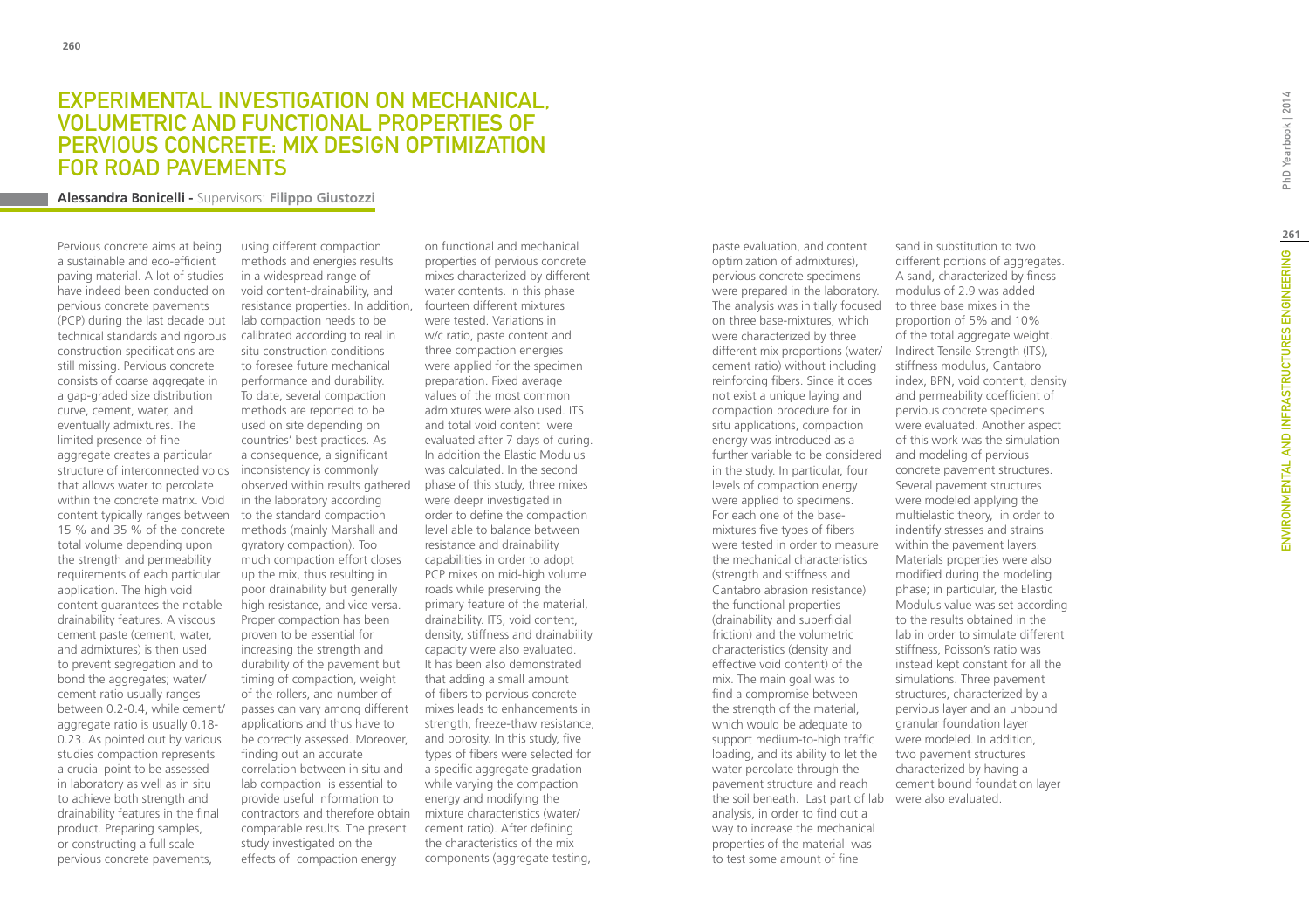### INSIGHT INTO HYDROLOGIC SYSTEM COMPLEXITY through catchmentclassification **FRAMEWORK**

#### **Laura Anna Boscarello -** Supervisor: **Giovanni Ravazzani**

The need for simplification in hydrological modelling is present in the literature since some time ago and has lead in the last years to the development of catchment classification studies, with the objective of identifying similarities between catchments as a basis to transfer information and improve knowledge of hydrologic systems.

In my research activity, I analysed 46 basins of the Upper Po territory, Figure 1, by calculating a lot of characteristics indices; these basins have been classified from two different point of view: from one hand, for each catchment six hydrological signatures (runoff coefficient, baseflow index, streamflow elasticity, median flow, ten percentile flow and slope of the flow duration curve) has been calculated, so that we can have a description of the hydrological behaviour of the catchments; from the other hand, all the basins have been classified also with fifteen climatic, physiographic, and soil usage-type characteristics. The main question is: how long the second classification scheme is useful to identify group of hydrologically similar catchments and so convenient to characterize also ungauged basins?

The methodology used for classification purpose is the cluster analysis, in particular a



#### **1. Map showing the location of the 46 catchments, subdivided in the three hydrological classes, C1, C2, and C3. For each station: hourly discharge, temperature, precipitation and radiation data were available from 2000 to 2009.**

two level approach has been used: first clustering with Self Organizing Maps, that is a type of artificial neural network and unsupervised learning algorithm, and then with hierarchical clustering method that allows to build a clustering tree, dendrogram, useful to interpret data structure and to determine the number of cluster. The number of cluster identified in this case is three. The results obtained from the two different classification scheme were compared through a contingency table and the degree of overlap was 68.5%, this means that in 68.5% cases the second classification

well explains the results of the hydrological one. This work would not be a propose for a universal classification system, but tries to discover the potential of catchment classification method in a relatively restricted area, in order also to improve knowledge about the possibility of extrapolation of information up – or downstream along a river network, useful for distributed hydrological models calibration. Starting from the results gained

at this point, my research activity focused on some applications that use operatively classification results: improve estimation of regionalization models for

flow duration curves, analyse different formulation for the computation of concentration the calibration process of a distributed hydrological model. The first application examines the estimation of regional model for flow duration curves, FDC; FDC's were estimated using log-normal distribution. The two parameters describing the distribution were estimated through stepwise multiple linear regression. The estimation of parametersdone bytaking advantage of classification, so by building a different regionalization model for each hydrological class, allowed to improve considerably the results in term of estimation of flow duration curves.

Concerning the estimation of time of concentration, sixteen equations present in literature and widely used in Italy and in USA, were compared with the observed time of concentration, computed from the data. In this case, the subdivision in doesn't improve the estimate of time of concentration, but the main conclusion remains that time of concentration is a an extremely variable and difficult to evaluate parameter. Furthermore, a new equation to estimate time of concentration, was implemented using stepwise nested basins; in this case the multiple linear regression and

time, improve and make efficient and all the parameters are easily hydrologically similar catchments Two different components of fitted on the observed data. The advantage of this equation is that produces good results obtainable from a DTM. The last investigated point concern the distributed hydrological model. To calibrate a distributed model, several are the steps to do before reaching good results. First of all, after doing an accurate sensitivity analysis of the model, is crucial to define a rigorous parameterization process, so to reduce overparameterization: we proceeded by assigning specific values to all parameters, obtained from soil usage and attributable to a physical range of variation. Each cell of the basin has its own value, but the process of calibration is implemented so that each parameter is corrected by an equal multiplicative correction factor, so to reduce substantially the numbers of parameters to be calibrated. The calibration was done with a trial and error approach. the hydrological models were calibrated: the snow model, calibrated by using MODIS images and the soil processes,

> calibrated by comparison of observed and simulated discharge. In the analysed data set, there are several

classification scheme retrieved

before can help the user in the calibration process, because it was verified that if basins are nested, so geographically close and member of the same class, then using only one series of streamflow to calibrate the model allows to obtain good results in all basins considered; on the contrary, it was verified that if basins are nested, but member of different classes, then it is fundamental using all the streamflow series available to obtain good results.This approach proved to be useful in finding information about the differences or similarity present in nested, spatially close, catchments and the need of taking or not into account more information than the only ones about the biggest catchment, especially for distributed hydrological models calibration.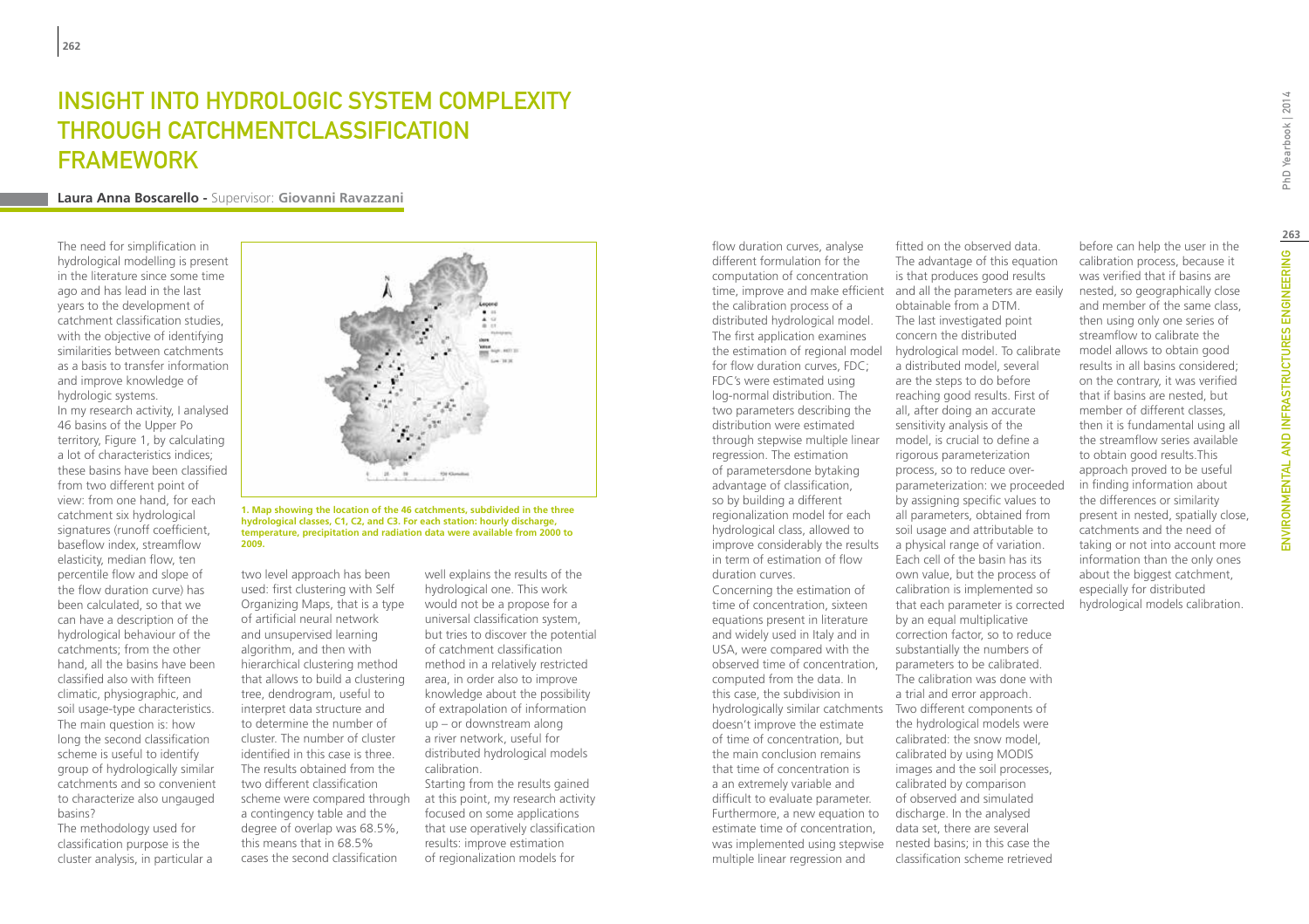### Integrated monitoring system and low cost **INSTRUMENT**

#### **Valentina Buttolo -** Supervisors: **Francesco Guerra**

Integrated monitoring system are used to verify the evolution of deformations in both existing and new structures. The value of deformations are usually compared to a threshold of concern and to a threshold of alarm, after which project activities to limit and contain strains must be initiated. The first part of the thesis deals with the integrated monitoring of an under construction structure, an ungrounded park in Mestre. "Integrated" is here to be intended as the coexistence of different types of survey techniques and methods that complete and integrate each other in order to validate the data obtained in different ways. The second part of the thesis illustrates the development of a new instrument system that can be used alongside some tools and methodologies adopted in the integrated monitoring system. Given the size of the excavation to be done, it was necessary to define a plan for monitoring the possible deformations on two tall buildings facing north and south of the project area, as well as on the structure itself. The data, obtained from different independent measurement systems, have been used to control one the others. Through the structural analysis, significant points to be monitored were identified, both

on the two buildings and on the structure itself. It was also taken into account the possibility using the method of intersection of a real-time control on the measurement system and on some parameters to perform changes if necessary. The system allows the monitoring of the structural efficiency in the construction phase and even during the life of the structure. The performed controls are geodetic and topographic controls of the new and old buildings, the acquisition of the stress/ strain tensors, inclinometers on some part of the structure and piezometers within and outside the excavations. The thesis deals in particular with the classical topographic measurements and automatic measurements with inclinometers.

The topographic techniques adopted are geometric leveling of high precisions and the survey of some significant points on the structure and on the buildings. The former allows the determination of any vertical displacement on the two tall buildings. Most of the points showed a negative trend, in particular during the excavation of the unground part of the parking, then they almost return of any point, using a software to the initial value, after the critical phase of the excavation. The points surveyed during the construction were placed both on the buildings and on the

structure itself. The points on the buildings were determinate from two points inside the building site. All the topographic surveys were carried out with a total station Leica TCA 2003. With the three dimensional coordinates of the points, the distance between corresponding target were calculated, and this value have been compared in different subsequent acquisitions that occurred before and after the excavations. The difference on the calculated distances are between 0.2 and 1 cm. This difference is due in large part to the lack of precision of the type of target used and to their placement on the paneling of the building, which are more subject to deformations according to climate changes. The coordinates of the points on the structure were determinate using a topographic network inside the building site. The points were placed during the foundation of the unground part of the parking, in the panels of the containing walls. The distance between corresponding points were calculated through the 3d distance formula, starting from the coordinates developed in Delphi 7, which calculate the distance and the standard deviation on the result. The value of the distance acquired in different

subsequent acquisition have been compared and correlate to the observed environmental parameteres. In fact, these distance measurements are indirect, as they are derived from angular observations and cannot be directly related with temperature, humidity and barometric pressure. Those parameters do not directly affect the measurement, but the continuous measurements, structure itself; this deformation is then read by the calculation of mm and can be connect via relative distance of the points. The last acquisition system is made of 3 inclinometers biaxial in the 4 walls of the structure, to measure changes in the inclination with respect to the vertical axe. They allow continuous acquisition: every 2 hours the slope value is record, send to a server and display through a software platform. The data obtained from this system were confronted with the topographic survey on the structure: in this sense the monitoring is intended to be integrated, as the different results are used to confirm the others. The second part of the thesis focuses on the idea to combine the direct measure of the distance with the continuous monitoring, by the developing of an instrument prototype. The components, both hardware and values to be captured. software have been studied, as well as a small processing on the source utility controls the

data acquired. The hardware part is Arduino, an open source framework that enables rapid prototyping and is composed of a hardware platform for physical computing, bases on a printed circuit board that integrates a microcontroller pin connected to the input/ output ports, a voltage regulator values of the variables. A sketch

and a USB interface that allows communication with computer. To the board were connected 2 sensors that measure environmental parameters one for the acquisition of temperature and relative humidity values and one for barometric pressure value. The other hardware component is a Leica Disto D8, which allows has stated accuracy of  $\pm$  1.00 Bluetooth to the computer. It is modified to be powered directly from the mains, by using a power supply. There have been several attempts of communications between the system components, trying especially to decode the command strings that the computer sends to the distance sensor for the acquisition and recording of the data, in order to write a software or a procedure that commands at the same time the Disto and the Arduino system. The Leica system is particularly closed and it was not possible to make the two components of the prototype to dialogue: this problem has been solved with the use of multiple software, which, when properly configured, permitted the simultaneous recording of the AutoHotKey, a free and open distance sensor in order to acquire data at the desired frequency. With another routine this data is sent to a MySQL database. The Arduino board is connected to the sensors for temperature, humidity and pressure and it sends via serial a string that contains the three

developed in Processing, a programming language based on Java, links the value of the distance with the environmental parameters and it adds, at the top of the string with the values, the date and time of the acquired data and records the whole string in another page of the database. This software allows setting alert thresholds with the automatic delivery of email or sms when overcome. The values of distance, temperature, pressure and humidity are record on a web page updated in real time where they can be visualized, downloaded and exported. In another web page, the graphics of the trends distance/ environmental parameters are display.

The last part of the thesis focuses on the treatment of data derived from continuous systems. The first test is on the hypothesis of normal distribution of distance measurement. From this test emerges the need to perform some data snooping on the acquired set of measurements, in order to calibrate the system. The instrumental precision of the laser rangefinder was tested by confront with a topographic survey of the same distance. The distance and the precision (described by the standard deviation) obtained from the rangefinder are comparable to the topographic ones. Other tests have been carried out on the correlation between environmental parameters and distance measurements.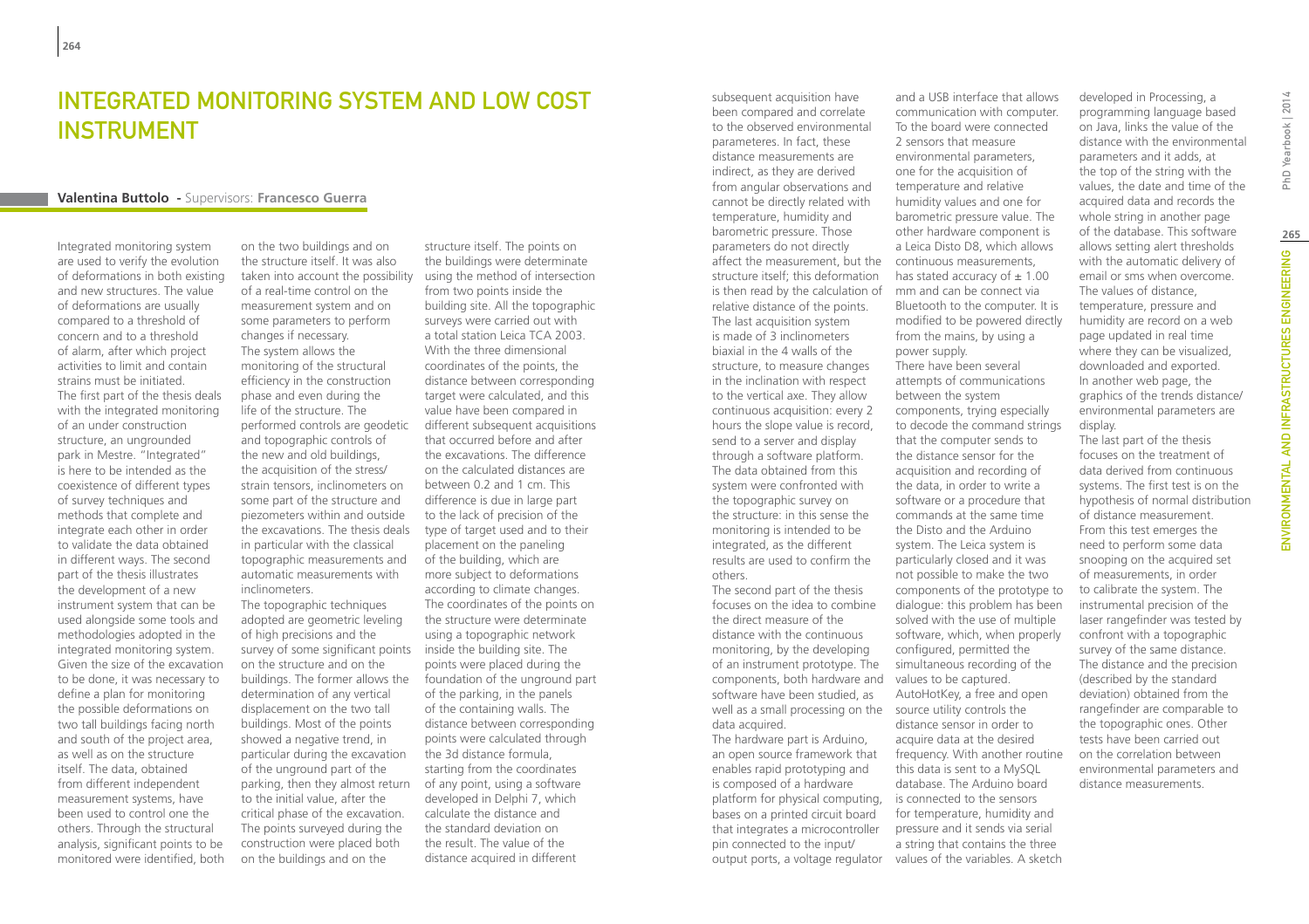### Merging Local DTMS: HELI-DEM project, problems and solutions

#### **Laura Carcano -** Supervisor: **Biagi Ludovico, Giorgio Aldo**

Official cartographic bases in Europe include Digital Terrain Models (DTMs); in recent years, different countries and regions have produced their own DTMs. Since unique and strict rules did not exist, the different available DTMs are characterized by different resolutions and accuracies and are georeferenced in different reference frames. Moreover, in some cases the elevation data are not consistent at the borders between countries or regions. HELI-DEM (HELvetia-Italy Digital Elevation Model) project aims at developing a unique DTM for the alpine area between Lombardy and Piedmont Italian regions and Ticino and Grisons Swiss cantons. The unified DTM will be produced validating and integrating various available elevation data for the involved regions.

To achieve the aim, different DTMs have been acquired. At low resolution: the official regional Lombardy (20 m planimetric resolution, georeferenced in Roma40) and Piedmont (50 m, ETRF89) DTMs and a national Swiss DTM (30 m, ETRF89). At medium/high resolution: a LiDAR DTM (5 m, ETRF89) which covers the whole Piedmont region and a LiDAR DTM (PST-A DTM) which covers only the river basins of Lombardy and Piedmont with a planimetric resolution of 1 m.

This PhD thesis is completely framed in HELI-DEM. Before merging the available DTMs, a validation of the input data has been performed in three steps: low resolutions (LR) DTMs have been cross validate in their overlaps, then they have been validated by HR (high resolution) DTMs; a final check has been made by geodetic techniques. General statistics are consistent with the nominal accuracies. In particular the validation of LR DTMs by HR DTMs has provided almost everywhere excellent results and the global statistics are significantly better than the nominal accuracies. Some sparse local anomalies are present. Therefore geodetic data have been used to point wise validate input DTMs where these anomalous behaviors have been highlighted by previous checks. This has been performed of the interpolated elevations both by using existing geodetic monographs and by ad hoc surveyed areas by GNSS RTK technique. The comparisons confirm the accuracy of HR data and the presence of few local anomalies in LR DTMs. As an example, in Figure 1 the differences between PST-A DTM and RTK GNSS points surveyed in the Adda River Valley are shown: the 99% of the points present differences smaller than 10 cm.



**1. Differences between the LiDAR PST-A DTM and some RTK GNSS points surveyed in the Adda River Valley.**

Different procedures can be adopted to produce a unified output DTM from different original elevation data. In general, three independent operations are necessary: alignment of the available DTMs to a common reference frame, interpolation of the DTMs on the output grid and merging between two or more DTMs, where they overlap. The order in which the operations are performed depends on the adopted procedure. Three different procedures have been studied and implemented, named 1.A, 1.B and 2. Methods 1.A and 1.B are similar because the alignment of the available input DTMs to the final output reference frame is performed as first operation. The two procedures differ in the order of the operations of merging

and interpolation: in 1.A the input DTMs are independently interpolated on the output grid and then the results are merged by averaged their overlaps; in 1.B the DTMs are unified into a unique dataset that is interpolated on the output grid. Method 2 acts in an opposite way: the nodes of the output grid are back-transformed from the final reference frame to each 116M nodes (Figure 2). reference frame of the input DTMs; then each input DTM, still gridded, is interpolated on the back-transformed nodes of the final grid; finally the individual estimated elevations are merged and averaged. Inside the HELI-DEM project and for its final purpose the two procedures 1.A and 1.B have been compared. Since method 1.A produces better results, it has been adopted to produce the final DTM. In particular a bicubic polynomial model has been used to interpolate the DTMs on the final grid. When the bad configuration of the input points produce an unstable system, different regularization approaches have been compared. Following the selected procedure, the final product of the HELI-DEM project (called HD1 DTM) has been created through the merging of the low and medium resolution available data. The output grid is in ETRF2000 geographical

coordinates, covers the alpine area contained in the geographic rectangle with boundaries λ=7.80°E, λ=10.70°E in longitude, φ=45.10°N, φ=46.70°N in latitude and has a spatial resolution of 2×10-4degrees, about 15m in longitude and 22m in latitude. It is composed of 8000 rows and 14500 columns, for a total of



**2. Portion of HD1unified DTM**

After the conclusion of the project, also method 2 has been studied and implemented. The new method has been tested on HELI-DEM data and a new unified DTM has been created and compared to the official HELI-DEM product. This solution seems to be optimal because does not bring to unstable systems and does not requires regularization methods. PST-A DTM has been then used

to correct HD1 DTM where it exists. Corrections had to be implemented by avoiding sharp discontinuities: therefore, the HR input DTMs have been resampled on HD1 grid nodes, then the differences (corrections) with respect to LR DTMs have been computed and a low pass filter has been applied to the corrections; finally the filtered model has been added to HD1. The result of this correction has been called HD2.

All the produced datasets have already been published by an open access geoservice (www. helidemdataserver.como.polimi. it).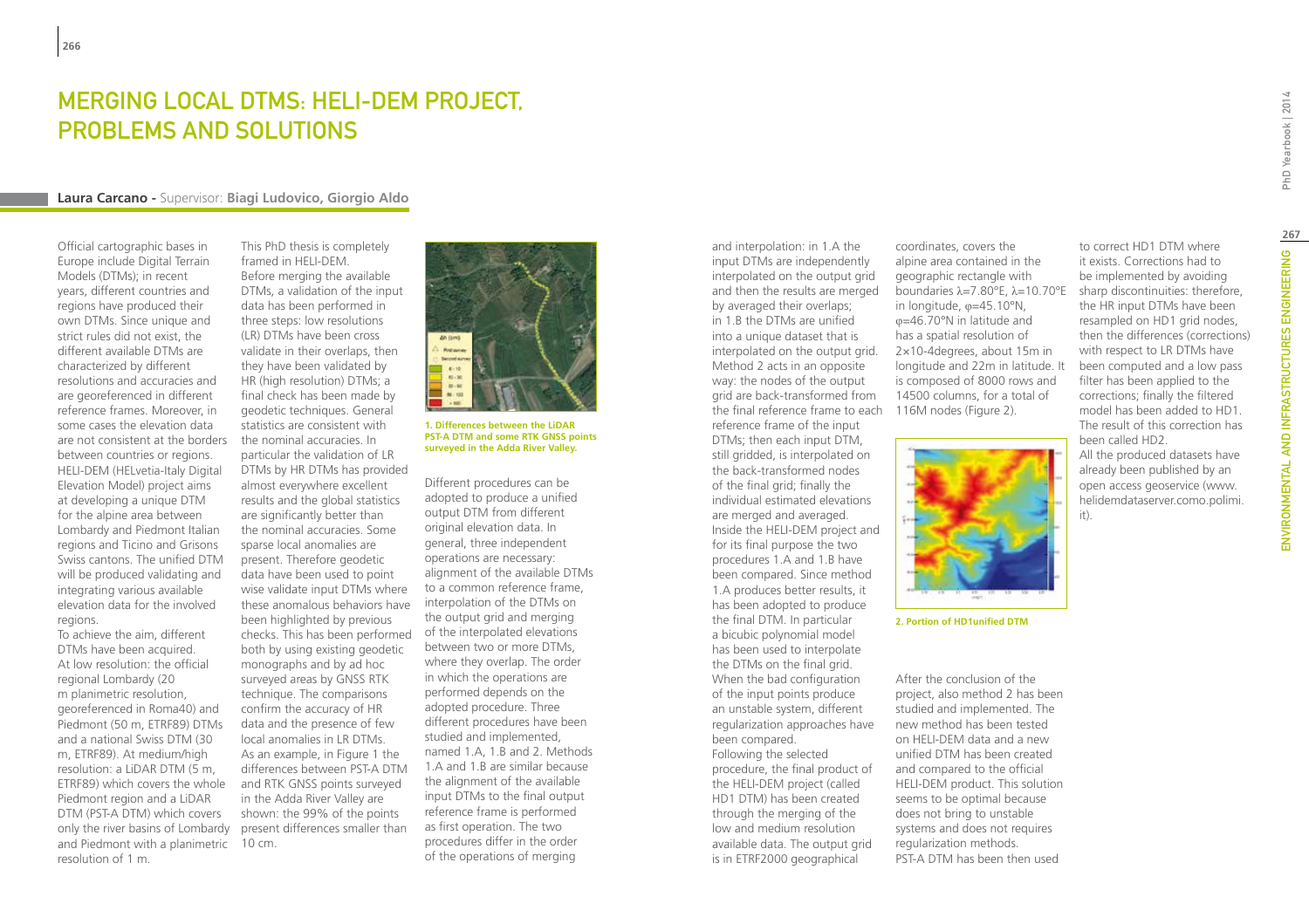### UNCONVENTIONAL MEDIA CHARACTERIZATION FOR THE REMOVAL OF HEAVY METALS FROM WATER

#### **Arianna Catenacci -** Supervisor: **Manuela Antonelli**

#### **1. Aim of the research**

Heavy metals and metalloids have severe implications on environmental and human health: according to the World Health Organization, Cr, Ni, Cu, Pb, Hg and Zn are those of most immediate concern. Due to the increasing diffusion and variety of heavy metals in natural water supplies, more restrictive legal limits were recently defined. Specifically-designed technologies are required to support conventional processes, (chemical precipitation, coagulation/flocculation, ion exchange, adsorption, membrane filtration) and improve removal efficiencies and selectivity to comply with new standards. In fact, conventional treatments lack specificity, resulting in several disadvantages mainly related to low affinity and selectivity and long equilibrium times: such conditions often increase costs. Since much attention is to be focused on innovative water treatment technologies, new/ unconventional media for the removal of micropollutants are today of great interest in the research world.

In this background, two granular media for the removal of heavy metals from water were tested at laboratory scale (Fig. 1): PolyAmidoAmine Hydrogels (PAAH) and KDF®55 Granular Brass Media (KGBM). They

both remove heavy metals from water, by using two different mechanisms: hydrogels create complex bonds between active groups and heavy metal, while brass media, through a redox reaction, exchange electrons with contaminants, changing them into harmless components. Since few information concerning their removal abilities are provided in literature, an experimental plan for a first screening has been designed and implemented on both PAAH and KGBM, thus including kinetics, isotherms, selectivity tests and experiments for the assessment of the influence of different water constituents. Aimed at both the description of the solute removal process and the achievement of information for the selection and design of water treatment processes, by using a strategy that couples the microscopic and the macroscopic tertiary amine groups along the world, two main features were studied:

1. the chemical reactions occurring among solute and media, useful to define the field of application (type and form of contaminants) and to evaluate the influence of water characteristics (pH, interferences) Two samples of PAAH, termed on metal removal efficiency; 2. the diffusion processes involved in the removal of solutes, in order to study the influence of process parameters (initial concentrations, dose



**1. Samples of PAAH (a) and KGBM (b): the blue color of PAAH is due to the presence of Cu-complexes.**

of media) and to identify and improve suitable process units.

#### **2. Experimental plan**

PAAH are synthetic polymers designed by the Department of Organic and Industrial Chemistry (Università degli Studi di Milano, IT) and characterized by the presence of amido and macromolecular chain. The high structural versatility of PAAH offers interesting opportunities for designing media devoted to the removal of specific contaminants; however, no engineering applications in this field have been reported so far. MBA/EDA and MBA/CYS, were synthesized and supplied as powder (d<1mm) and grains (1mm<d<2mm). After an initial physical characterization, kinetics, isotherms and

selectivity tests were performed at different doses and initial solute concentrations for two metals: copper, Cu(II) tested on both structures, and hexavalent chromium, Cr(VI) tested only on MBA/EDA since no significant removal has been observed for MBA/CYS. The two ions were selected because their opposite charges are supposed to involve different active groups along the chains. In order to gain information about the chemical reactions involved, the influence of pH was also investigated. KDF Fluid Treatment Inc. manufactures (MI, USA) provided the KGBM, an highpurity copper-zinc formulation. Unlike PAAH, KGBM is currently used in a variety of treatment units both at the Point-of-Entry (POE) and Point-of-Use (POU) applications. Kinetics of Cu removal were performed in order to define the influence of water characteristics on redox reactions. Since water constituents can create Cucomplexes that decrease the percentage of Cu dissolved in water as divalent ion, directly available for redox reactions, the pH and the presence of different types and amounts of dissolved inorganic (hydroxides and carbonates) and organic (EDTA, humic and fulvic acids and Natural Organic Matter) compounds were investigated.

Experimental results allow to quantify process rates, amounts of solute removed, influencing parameters and interference mechanisms. As for PAAH, MBA/EDA structure, besides its considerable volume expansion, proved to be more suitable because of its affinity towards both anion and cation, faster kinetic rates and easier synthesis process. Unlike the starting solute concentration that shows scarce influence on results (range: 16-64 µM), the pH and the dose of PAAH determine the removal process. In regards to KGBM, the pH, the form of contaminants and the presence of other compounds dissolved in water, all influence the removal rates of Cu and the process of brass corrosion, quantified by the amount of Zn released into water. Moving from a macroscopic to a microscopic interpretation of data, by using specific models and statistical techniques for

**3. Results and conclusions**

data analysis, a first description of the chemical/physical processes characterizing the two media has been attempted, thus generating new, interesting and unknown issues valuable to achieve a more detailed understanding of the media itself. As for PAAH, both tested structures remove similar amounts of solutes but MBA/ EDA is faster than MBA/CYS:

the interpretation of kinetics and isotherm data with specific models suggests that the removal process involves the entire volume of particles and the diffusion of ions inside pores: because of the presence of both macro- and micro- pores, MBA/ CYS acts slower if compared to MBA/EDA that, when in water, greatly opens its molecular chains thus promoting the diffusion of solutes through the pores towards active groups. Differences in the removal abilities of Cu(II) and Cr(VI) are to be ascribed to steric or charge interferences that determine the diffusion of ions: an in-depth analysis would allow to include in the diffusion model not only the properties of hydrogels (pore size, expansion degree) but also the characteristics of solutes (charge and dimensions of ions). As for KGBM, redox reactions occurring at the microscopic scale partially explain the entire process. A statistical analysis on data, the stepwise multiple regression, contributed, on the one hand to verify the occurrence of other possible reactions; on the other hand to identify further constituents and range of concentrations to be tested, aimed at defining the

relationship existing between Cu removal and Zn release and creating a descriptive model of KGBM and its behavior in

aqueous solutions.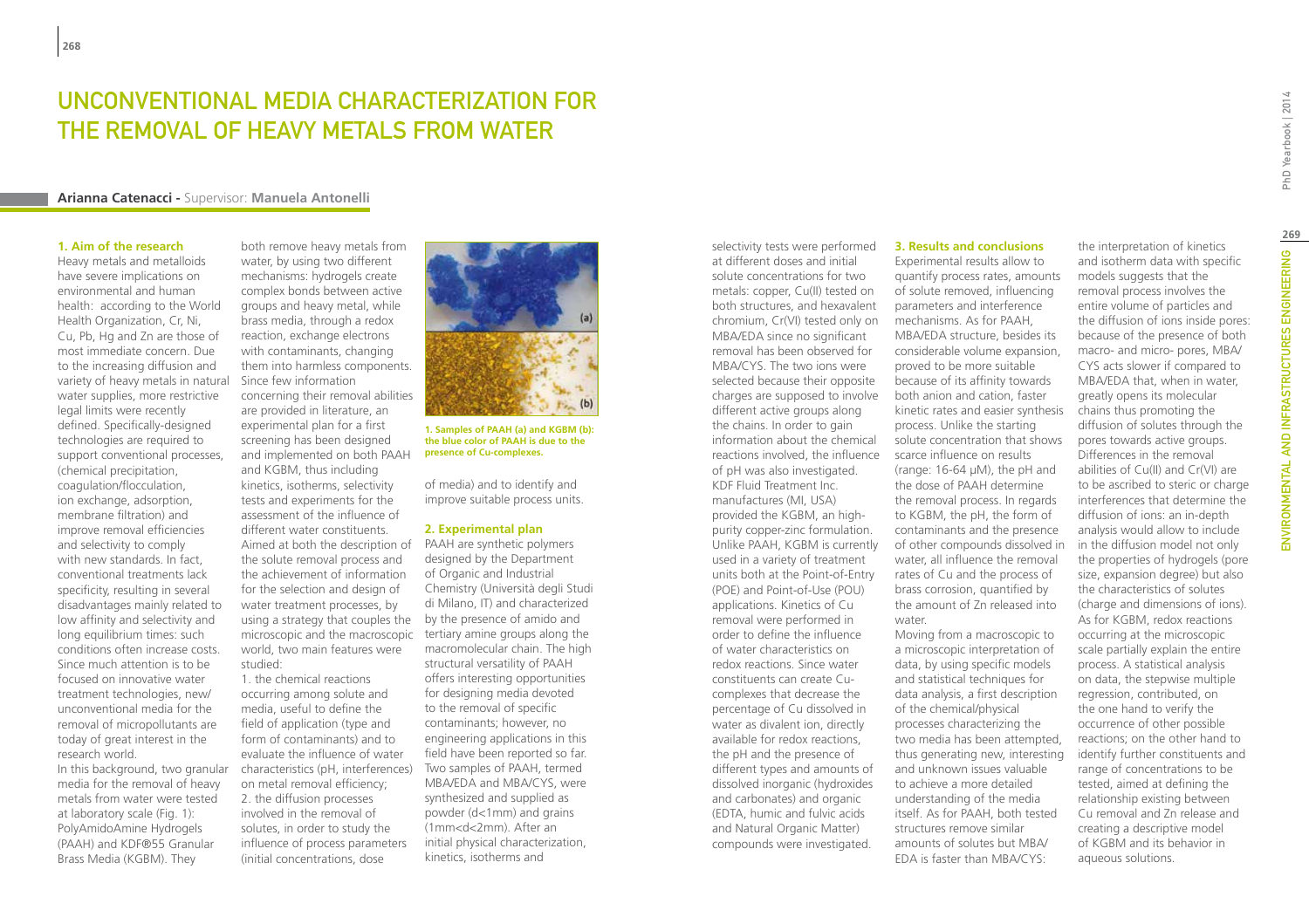### Connections among images, texts and maps

### **Valentina Dante -** Supervisor: **Luigi Mussio**

All the several disciplines concerning survey constituted in a single science with the foundation of geodesy and cartography. Over more than four centuries, they both contributed to the development of major branches of applied mathematics: 3D space geometry, calculus, statistics, and treatment of spatial observations.

After the second half of the twentieth century, information technologies made new observations available, while data had very different quality and size of databases grew, requiring the use of new methodologies and procedures for data analysis.

Within this picture, geometry, mathematical analysis and discrete mathematics show some limits which prevent the construction of robust models that Statistics could easily handle. In fact, there is now the need for the complete automation of procedures for both management and processing of data: size of available databases requires considerable computing power and should undergo a drastic downsizing, in order to allow a manual analysis or processing. Naturally, then, the technique developed and searched the most effective solution for calculation automation: in particular, some operational

problems are substantially solved yet, by the use of dedicated software.

The primary focus of this thesis is technology can simulate is to develop further strategies of elaboration, looking for analysis simplification by increasing the effectiveness of the automation: the aim is to reduce the number of computational steps, which actually force the use of extremely sophisticated software and hardware.

We applied some principles of Linguistics, finding new processing strategies for geomatic analysis (study of information contained in maps and images).

We demonstrated that the centring (matching) required for databases comparison can be successfully improved by using: ∙ the analysis of the connections, where the high probability of intersections is taken as a parameter of recognition reliability,

∙ and direct comparisons between the structures of the graphs.

Starting from the contrast between the rationalist approach and the empirical point of view, we are looking for in fact, the combination integrated tools of abstract rules and statistical modules: so this is a new science, the so-called Human Computer Sciences, or Knowledge Engineering. The main goal of this modern discipline is image processing,

assisted by machine learning and robot vision. However, the linguistic competence computer not yet comparable to that in humans, mainly for two reasons: there's a technical limit to feigning and even the understanding of language processing is incomplete up to now.

The thesis project focuses on a possible new challenge of artificial intelligence, suggesting a theoretical proposal about image matching in the geomatic field: my study deals with the chance to integrate the concepts borrowed by liberal arts in the humanistic field, into the context of automated data. The final target is to measure the reliability of the rules of the Universal Grammar by Chomsky, integrated into the automatic reading of maps and images: we'll perform a syntactic recognition of comparison models among maps, images or 3D models, by using archetypes. Indeed, there is an analogy between the hierarchical structure (tree-shaped) of models and languages syntax: rules-representations perfectly corresponds to the representation of syntactic structures in mind. Please note that:

∙ models are built by submodels, just as words compose sentences;

∙ while sub-models consist of primitives, just as combinations of letters and syllables make up words.

Grammars are then defined as combination rules for objects primitives and they directly derive from the language that can describe the model. Given that a valid syntactic approach can successfully describe complex objects, I studied its expressive capacity through: ∙ analysis of the number of primitives in the chosen and adopted model. Naturally, a modest amount of atomic elements makes easier both computation, both management of an automated system;

∙ and analysis of rules, to be applied iteratively according to re-writing instructions. Therefore, the best possible syntactic representation establishes an effective compromise between the number of existing relationships and the endless amount of primitives necessary for the model description, taking into account the technical constraints (the available computational power) and final result of the study.

Applications of the syntactic method for pattern recognition are several and refer to the use of different types of grammars: for example, this technique is used to analyse shapes of waves and boundaries (seismograms, electrocardiograms and electro-encephalograms). In the geomatic field, we could study the textures of digital images, or improve results in soil classification from satellite images: in fact, stochastic grammars can produce models

for this kind of elaborations. With reference to the matching between images and maps, the aim of this thesis is to prove the bijective correspondence between an image and a text relevant to its description, of course considering that quality of correspondence depends on both image definition and text complexity. The text shall perfectly correspond to visible structures in the image, without referring to single objects: the key point is that such a text isn't a map.

This thesis walks through a brief description of the state of the art in image processing, with a short recall of cultural heritage due to Computer Science, Logic and Psychology. Then, it reports the principles of computer vision, while verifying eventual hints for automatic pattern

recognition. The second chapter deals with Linguistics, through the history of the study of language, until the formulation of the Universal Grammar and the theory of formal languages, by Chomsky. The third chapter analyse a case study, relevant to my experience in an image representation. I deal with further representations of a single image, taken by a common digital camera, aiming to a textual description that could be eventually traced back to the original scene. First of all, the picture is not widely recognizable, nor professional, in order to reduce the impact due to previous awareness of symbols and proportions. Then, there's an image description, with object-based structure, targeting to build a conceptual map that streamlines the further development of (semi) automatic software: it

should offer interpretation and classification to representations, which shall be unambiguous and reliable as much as possible. A drawing-skilled guy performed the reconstruction of the image: I evaluated results for his two tentative (unsupervised procedure and supervised one), then a rescaling really improved final likelihood assessment values.

My work ends with an evaluation of the overall reliability of the proposed procedure, while suggesting some hints in order to improve details and correctness of description. The thesis focuses on the cultural reasons of a possible choice, therefore clues are just an indication for other researchers – but of course they shall be taken into due account when an automatic system is under construction. A computerized expert system, able to translate images into their textual descriptions, or to reconstruct an image representation starting with its text, is out of the scope of this thesis: the creation of software would have been too demanding for a single person, while it could have been completely useless in case the procedure cannot prove its reliability. Conversely, now that effectiveness of procedure seems to be proved, the automation could be an interesting field to explore, as an outcome of this thesis work.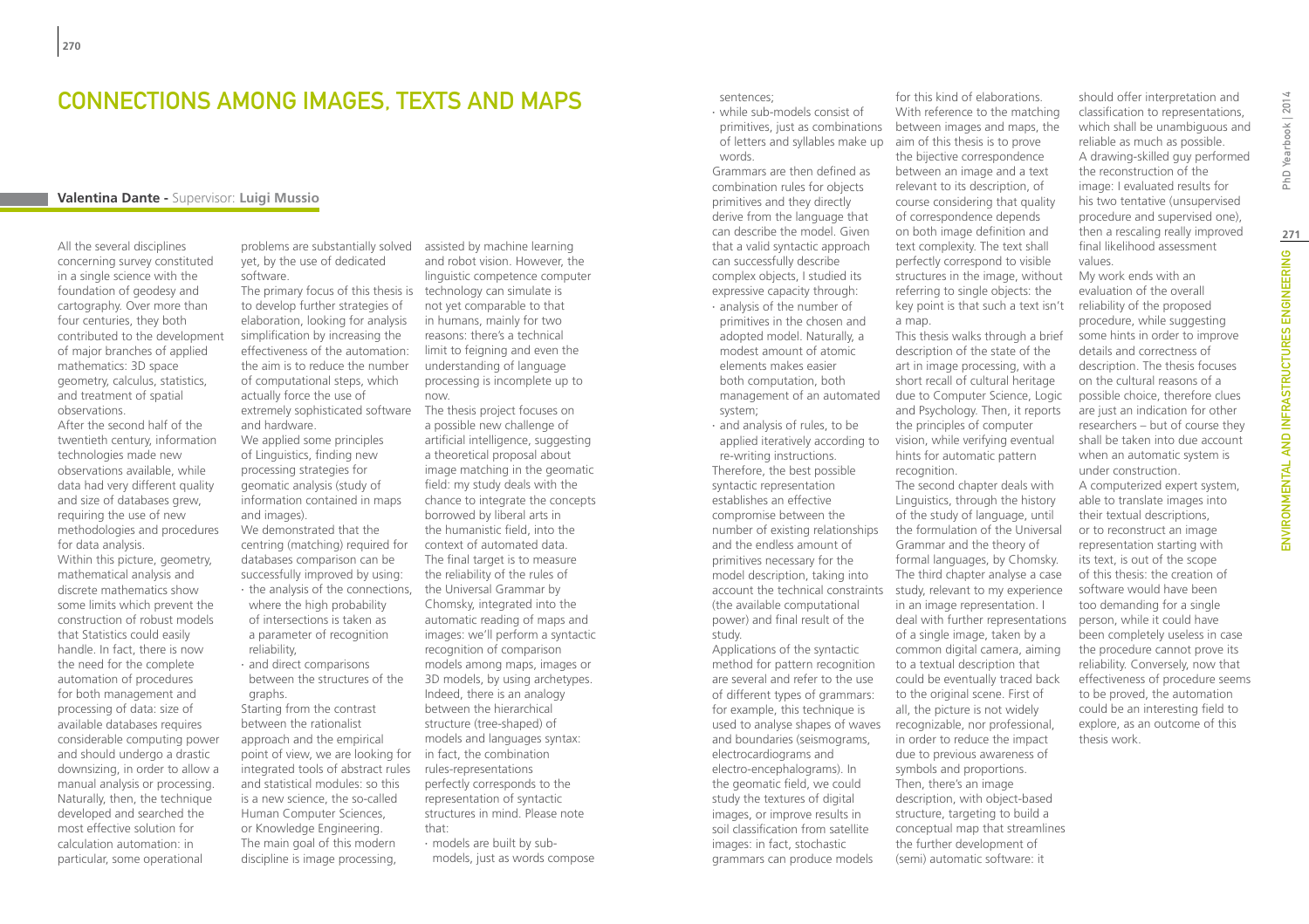### ADVANCED GOCE DATA PROCESSING FOR SPACE-WISE GRAVITY SOLUTION

#### **Andrea Gatti -** Supervisor: **Mirko Reguzzoni**

GOCE is the first satellite gradiometric mission of the European Space Agency (ESA). Launched on March 17, 2009 the spacecraft observed the gravity field of the Earth from about 250 km of altitude; its life in orbit ended on November 11, 2013 after finishing its fuel, reentering the atmosphere. The main goal of the mission is to estimate the Earth gravity field with an unprecedented accuracy and spatial resolution (about 1 ~ 2 cm of geoid error at 100 km resolution). The main instrument on board the satellite is a triaxial gradiometer complemented by a GPS receiver, while the first is able to detect small spatial variations in the field, the second instrument can be used to restore long wavelengths applying the technique of SST-hl (Satellite to Satellite Tracking in high-low mode).

In the framework of the GOCE data analysis three different approaches have been proposed. One of these is the so called space-wise approach (SPW): an iterative method based on collocation techniques able to exploit the gravitational field spatial correlation.

The basic idea of the space-wise approach to the satellite data analysis is to take advantage of the spatial correlation of the measurements, which is inherited by the spatial correlation of the gravitational



**1. Estimated error of the SST-hl solution [m2s-2] showing the two tropical bands of higher variance, derived from the map of the Magnetic Inclination [deg].**

potential, in order to filter the noise and predict the grids describing the geo-potential model. Theoretically, the best way to implement this approach is by applying a unique global collocation solution to all the observed data, assuming that the covariance function of the potential T is known. Unfortunately this method is unfeasible, because the number of observations is so huge that even with a machine able to process such amount of data, the time necessary to compute a Gridding is the key of the valid solution would be too big. A way to process data based on a step-wise strategy has been chosen: first, an interpolation on a regular spherical grid at the mean satellite altitude based on SST data is applied to reduce the dataset, then a further improvement of the grid is done by using gradiometric

observations, from the gridded data, an algorithm of harmonic analysis can be used to extrapolate the coefficients of the field. Among all the different ways to implements gridding, it has been demonstrated by numerical tests that a technique based on least squares collocation (LSC) is preferable. For the same reason as above, a unique global collocation is unfeasible and therefore a local approach working on overlapped subsets is used. space-wise approach; it allows connecting data, near in space, but far in time, reducing the effects of time-correlated noises. Moving from theory to practice, the space-wise approach must be adapted to consider the limitations of the mission, such as instrument noise, polar gaps, and transformation among the

In 2009 the space-wise approach was implemented to work on two months of simulated data, after the arrival of the first valid observations, and the computation of a first solution it was clear that some issues would have to be addressed. Four were the main problems: scalability, poor data pre-processing, use of a priori solutions with GRACE, and over-smoothing. To be added to these, the estimation of potential resulting from the GPS tracking is prone to correlations with the Earth's magnetic field (Figure 1) that cause an incorrect over regularization at high reconstruction of the gravity signal with an error undetected by the instrumentations on board.

reference systems involved.

To bypass the original scalability limits, the software has been partially rewritten, optimizations in the parallelization and cache efficiency algorithms have been implemented. A tool to perform a supervised data pre-processing the grid to be estimated; the has been coded and used to mission. The 2009 a-priori model (0.2x0.2 degree), and the which showed some unwanted GRACE data infiltrations has been substituted with a GOCE only one, made on a limited dataset of the mission through a sequence of global LSC updates on the coefficients of a the first solution. The spherical



**2. Map of the second order radial derivatives of the anomalous potential computed at satellite altitude [Eötvös].**

harmonics solutions created with SPW always showed an frequencies (over spherical harmonic degree 180), it was originally based on global degree variances, thus not allowing a local description of the data variability.

process the whole dataset of the SPW have now a finer resolution The work done in the past years has been focused on trying to solve this issue, gridding is now computed with one tailored collocation per each point of new grids such obtained by currently applied regularization is calibrated on locally estimated empirical variances. Thanks to the big number of observations available it is now possible to compute fine solutions, unfortunately increasing the precision of them the SST-hl

part shows low accuracy due to undetected errors that are correlated with the inclination of the Earth magnetic field, these can be locally isolated and the frequencies affected can be also computed with gradiometric data. We designed a geographic mask to discriminate observations affected by the interference, increasing their estimated errors we force the gradiometric solution to apply a stronger correction over the isolated area. With local strategies, which can be further improved in the future, we are now able to produce grids of various functionals of the Earth's gravity field using only GOCE data (Figure 2).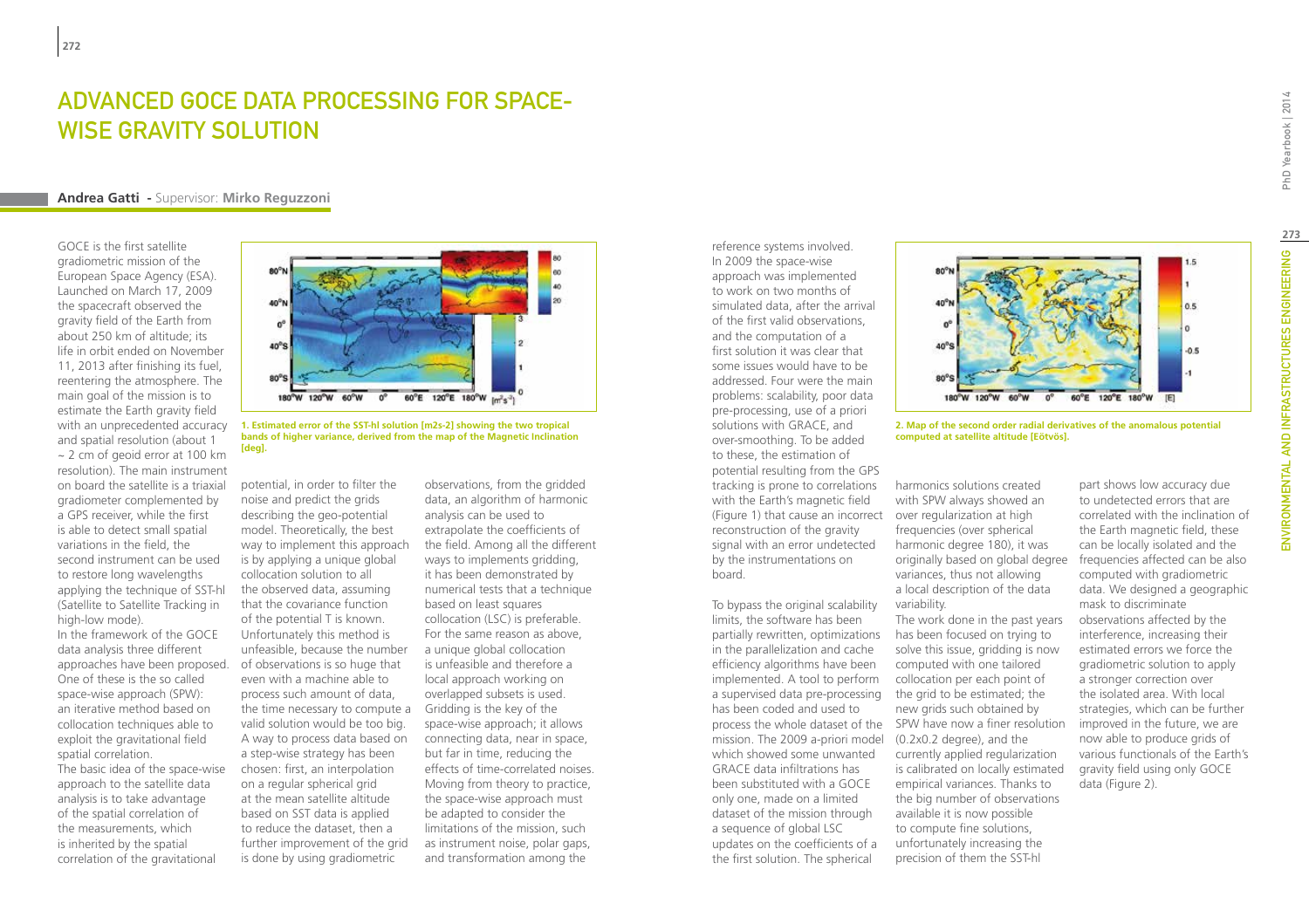### HYDROLOGICAL MODELLING OF EXTENSIVE GREEN ROOFS IN TEMPERATE CLIMATES

#### **Carlotta Lamera -** Supervisor: **Gianfranco Becciu**

In the last decades the importance of stormwater management in urban areas has increased considerably, due to both urbanization extension and to a greater concern for environment pollution. Traditional stormwater control practices, based on the "all to the sewer" attitude, rely on conveyance to route stormwater runoff from urban impervious surfaces towards the nearby natural water bodies. In recent years, infiltration facilities are receiving an increasing attention, due to their particular efficiency in restoring a balance in hydrological cycle quite equal to quite pre-urbanization condition. In particular, such techniques are designed to capture, temporarily retain and infiltrate stormwater, promote evapotranspiration and harvest water at the source, encouraging in general evaporation, evapotranspiration, groundwater recharge and the re-use of stormwater. Green roofs are emerging as an increasingly popular Sustainable Urban Drainage Systems technique for urban stormwater management. Indeed, they are able to operate hydrologic control over stormwater runoff: they allow a significant reduction of peak flows and runoff volumes collected by drainage system, with a consequent reduction of flooding events and pollution

masses discharges by Combined Sewer Overflows. Furthermore green roofs have a positive influence on the microclimate in urban areas by helping in lower urban air temperatures and mitigate the heat island effect. Last but not least, they have the advantage of improving the thermal insulation of buildings, with significant energy savings. Many studies suggest that green roofs can reduce stormwater runoff in comparison to conventional roofs with volume retention scores in the order of 40–80% of the total rainfall volume. From literature's data it is also evident that a decrease of 60–80% in runoff peak rates is to be expected from a green roof. However, the dynamic stormwater response of a green roof to precipitation events is highly variable and related to a particular set of climate conditions and changes with green roof design. The basic problem driving my PhD research is that green roofs differ in relation to climate forcing, from a natural environment as they are on top of a building and are not connected to the natural ground; therefore it is critical that soils can drain and retain water simultaneously and that they work even in very shallow systems. The growing medium used for green roofs is specifically engineered to provide the vegetation with

water into the drainage layer, and releasing stored water back into the substrate. In this way, medium depth and porosity play an important role in stormwater retention and plant growth in a green roof.

nutrients, discharging any excess used to represent the processes Due to the lack of a good understanding about the hydraulic efficiency of each green roof's layer in rainwater management, a detailed analysis of the hydrological dynamics, connected with the green roof technical design is essential in order to obtain a full characterization of the hydrologic behavior of a green roof system and its effects on the urban water cycle components. The purpose of my PhD research is analyzing the soil-water dynamics through the different components of a green roof and modeling these processes though a detailed but clear conceptual model, based on green roof vertical soil water movement reproduction, basic technology components and geometric characteristics of green roof systems (thickness of the stratigraphy, soil layers and materials, vegetation typology). Though research has been published attempting to model green roof storm response as a time series, these models have generally been based on existing soil models (typically

of infiltration in natural soils), requiring high levels of specific parameterization; our aim was to employ a model structure for handling soil water fluxes in each element, with a bare minimum of "tuning variables" but to retain the physical basis, and to adapt it to a soil characterized by a specific engineered stratigraphy, designed for extensive green roof systems in multilayer construction. A multi-layer bucket model,

which represents a good compromise between the difficulty of parameterization and accuracy in the description of the process of infiltration into the soil, has been applied to examine the hydrological response of a small-scale physical green roof system, under a temperate maritime climate, by varying the physical and geometric parameters that characterize the different components of the vegetated cover. In this model a single green roof is outlined as a system consisting of three individual module in series, subjected to different hydrologic Sheffield (UK), for which there and hydraulic processes; each layer works as a bucket and communicates with each other. A mass balance equation is applied to the whole system, taking into account the specific phenomena occurring in each module. The surface layer is represented by the vegetation module, where the evapotranspiration processes are modeled using the FAO56 Penman-Monteith Equation, proved to be the most robust tool for predicting ET for green roof experiments; the growing medium is the second module, which predicts the infiltration

and vertical percolation of water both through the unsaturated zone and from the saturated zone to the drainage layer, passing through the geotextile filter fabric. Finally the drainage layer, which usually consist of drainage plates, waffled plastic sheets that store water above and drain water below, is modelled as a storage. The modeling was performed following progressive steps of complexity in the outline of the green roof system, starting from a detailed representation of the hydrological fluxes which characterize the different layers of the system through a mass balance at event scale, and then switch to a modeling at seasonal scale, where the evapotranspiration component represents a critical process, in terms of percentage reduction of the volume drained. The model is applied to two different case study, with different stratigraphy and climate conditions. As a case study for the calibration and validation, we analyzed at event scale a test roof located in are available experimental data of hydrological, hydraulic and climatic monitored continuously since 2006. In the first approach we didn't consider evapotranspiration; although it plays an important role in green roof working process for a long term, in the process of a single rainfall storm its value is minimal enough to be neglected. Results confirm the suitability of the model to describe the hydrologic response of the green roof during the observed rainfall events: the discharge hydrograph profile, volume and timing, predicted by the

model, matched experimental measurements rather good, as demonstrated by the model efficiency coefficients obtained both for the total discharged volume and the peak flow. The other case study is the green roof located on the department ABC building in Milan, where weather data are measured by a weather station positioned on the roof of an adjacent building. At event scale the volume reduction is relatively low; dominates the phenomenon of peak attenuation. At annual scale the simulations show that evapotranspiration component play a central role in terms of percentage reduction in the drained volume. Due to the high sensitivity of the hydrological response to a small variation of the system configuration, we provide finally a sensitivity analysis of hydrological benefits of the green roof at different soil and geometric parameters to test the model response, in terms of peak and volume reduction; this two variables corresponds to the measures associated to the potential environmental impact of the green roof: the degree of imperviousness exhibited by the green roof. This has allowed to draw some general guidelines useful in the design and construction of this type of drainage systems.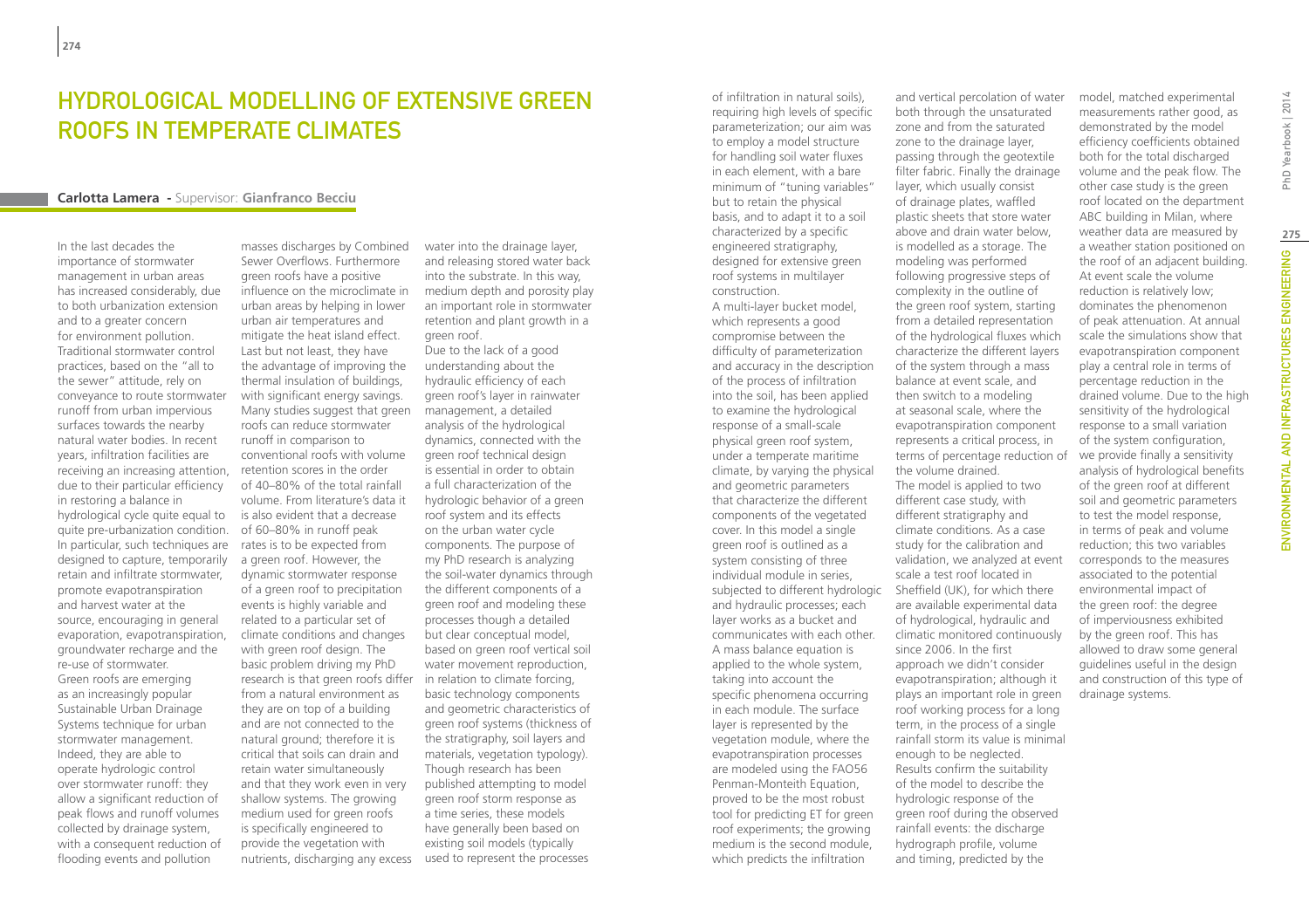### RISK ASSESSMENT OF UNDERWATER SOUND EMISSIONS: IMPACT FOR MARINE ENVIRONMENT

#### **Caterina Lanfredi -** Supervisor: **Arianna Azzellino**

#### **Background**

Human activities are exerting increasing environmental pressure on the oceans, threatening marine ecosystems and the sustainability of maritime activities. The health of global marine ecosystems is in serious decline, due to multiple stressors such as overfishing, oil and gas extraction, pollution, incoming of invasive species, coastal and offshore development, and alteration due to climate change. Among these sources of impact to the marine environment, one of the must discussed and still poorly know pressure is the "human induced underwater noise". Oceans are becoming increasingly noisy especially in costal developed areas and in areas of intensive maritime traffic. Extremely loud underwater noise is generated by air-guns, widely used for geophysical explorations for oil and gas industry, and by high power sonars, either military or civil, used by ship traffic, and by shoreline and offshore construction developments for scientific purposes. The most powerful noise sources (i.e. air-guns, sonars, explosions and, in some cases, pile driving) are often characterized by short duration but may lead to direct injure of animals in the nearby of the source. On the other hand, general ship traffic, heavy industries on the

coast, wind-farms and a variety of different human activities, although they do not produce such intense noise, their acoustic pollution is continuous over time and may affect large areas and entire populations. The awareness that underwater noise affects marine life, and marine mammals in particular (i.e. beaked whale), as the need for a regulatory system to mitigate such effects has raised over the past few years, mainly in the context of loud, low and mid frequency impulsive sounds activities such as military and seismic sonars. The most recent policy for the protection of the marine environment is Marine Strategy Framework Directive, MSDF (Directive 2008/56/ EC adopted in June 2008). The EU Directive specifically mentions the problem of noise pollution and provides a legal framework for addressing this issue. The Directive represents the first international legal instrument to explicitly include man-made underwater noise within the definition of pollution (Article 3 (8)) and listed the underwater noise (Annex III, Table 2) among the indicative list of pressures and impacts. However, there is still a lack in the legislative framework and the implementation of the EU Directive is still at a very initial stage. To manage the impact that acoustic energy may have

on the marine environment, and particularly on marine mammals, a quantification of the risks is needed.

**Objective of the Research:** Main scope of this research is to provide tools to support the management of underwater noise Specific aims of the PhD research were: 1) to study the environmental factors affecting the distribution of the species vulnerable to underwater noise; 2) The development of models to predict the environmental risk for Mediterranean vulnerable species ; 3)The validation of models developed and the evaluation of their transferability to different areas of the Mediterranean Sea; 4) The integration of acoustic propagation models of anthropogenic sound sources (e.g. ship traffic) with the distribution of vulnerable species; 5) The use of quantitative Marine Spatial Planning criteria to support the sustainable planning of conflicting human activities in the perspective of minimizing the overall marine environmental impacts.

#### **Key Results**

The distribution of vulnerable species was evaluated in two areas of the Mediterranean Sea: The Ligurian Sea and the Alboran Sea. Data on the distribution of marine

mammals were collected through visual observation and acoustic detections. Data were analyzed using GIS software. Spatial information on both dynamic (i.e. dissolved oxygen, temperature, salinity, density) and static (i.e. depth and slope) environmental parameters has also been processed. This type of data constituted the calibration and evaluation set for these models. Both dynamic and static predictor provided significant results in predicting the presence of vulnerable species. However the static predictors provided a higher accuracy in model classification (80% vs 60%). Risk prediction maps were created based on model results (Fig. 1). The modeling of underwater noise has been developed by ARPAT in the area of the Ligurian Sea using shipping data from Automatic Identification System (AIS). Noise to the marine environment. maps has been realized for the Ligurian Sea area. These maps were integrated with the distribution of vulnerable species by using the output of the habitat models developed in the Ligurian Sea area. Finally, a multi-criteria analysis was developed to identify the best location of marine renewable energy infrastructure (optimal siting) in the perspective of the Strategic Environmental Assessment. The raising interest in the exploitation of



**2. Risk prediction map for the Alboran Sea area. Buffer zone represent area of high risk for vulnerable species to underwater sound. Beaked whale observations (one of the species most vulnerable to underwater noise) are shown as dark full squares. The 800 m, 1000 m and 2000 m depth contours are also shown.**

offshore renewable energy sources (such as wind, wave and tidal energy) is expected to put additional pressures These new developments will bring increased noise exposure, both during construction (e.g. pile driving) and operation. In this analysis a spatial planning approach was applied at a regional and a local scale. The environmental background was considered through set of multiple indicators (e.g. sea bottom topography and characteristics, marine biodiversity, presence of vulnerable species). Environmental indicators were

aggregated into environmental impact indexes that constitute the basis for evaluating the site suitability for Marine Renewable Energy Installations (MREIs). Concurrently, areas of potential conflicts between the interests of MREI developers and commercial, recreational users were identified. Marine Spatial Planning offers good examples about how spatial planning has the potential to guide the transition from the single sector management toward the integrated management of sea uses.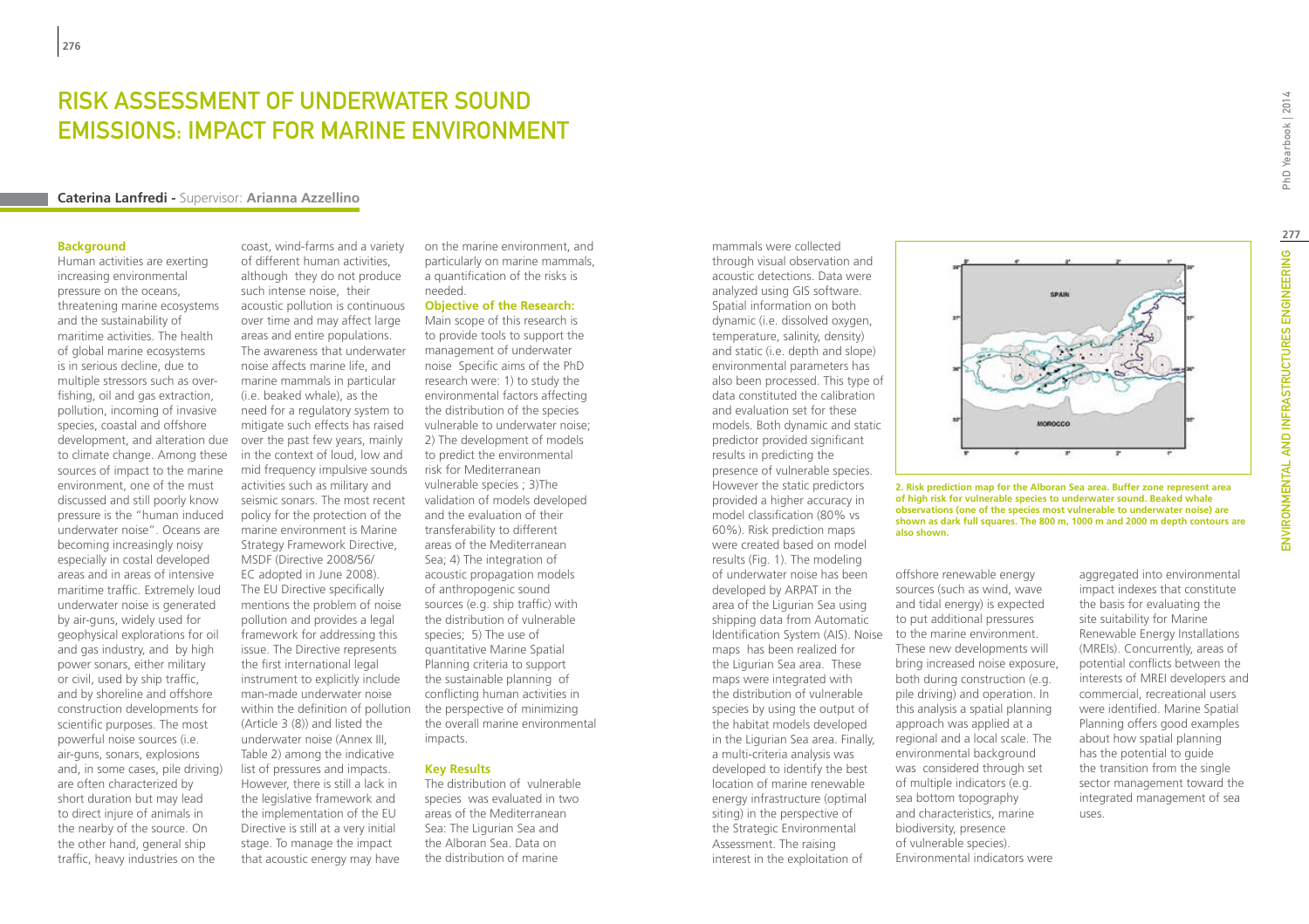### Inversion of geophysical parameters from EnKFanalysis over semi-arid regions

#### **Ju Hyoung Lee -** Supervisor: **Marco Mancini**

As more and more satellites specifically designed for hydrological monitoring,have beenrecently launched, the needs of satellite datautilization study are increasingly growing in the fields of hydrology, atmospheric science and geoscience.The development of inverse method is intended for such research needs. Main objective of this thesis is to propose the method inverting geophysical parameters from the measurements after filtering out the measurement errors, by means of data assimilation, specifically Ensemble Kalman Filter (EnKF).Significance of this method lies inovercoming the limitations of empirical formulations. The globally available satellite data-based inversion method appropriately addresses the characteristicsin the extreme climatic conditions misestimated by means ofempirical formulations. This thesis is organized as follows: EnKF was implemented withSurface Energy Balance System (SEBS)-retrieved sensible heat flux, and Synthetic Aperture Radar (SAR) and Soil Moisture and Ocean Salinity (SMOS)-retrieved surface soil moisture products. These EnKF analyses were further used as the reference data in the inverse method. The inversion of aerodynamic roughness in the SEBS model was first conducted

with the Tibet-Global energy and water cycle experimentAsian Monsoon Experiment (GAME) datasets. The inversion of soil hydraulic inputs in the Soil Vegetation Atmosphere Transfer (SVAT) model was implemented with the Tibet-GAME and Analyses Multidisciplinaires de la MoussonAfricaine(AMMA) datasets.

Prior to the implementation of the inverse method, it is required to filter out satellite errors via EnKF. The satellite errors are often very large. If the measurement is contaminated, then its errors can be propagated through the inverse method to the estimation of geophysical parameters.Two different EnKF schemes (i.e. stationary and sequential) were compared. Because the stationary ensemble-based Ensemble Optimal Interpolation (EnOI) scheme is a computationally cost-effective but suboptimal approach, this study suggested the two-step stationary EnKF scheme empirically defining the observation errors with L-band Microwave Emission of the Biosphere(L-MEB) radiative transfer model, in contrast to sequential EnKF assuming global constant *a priori* variance. A point-scale comparison results show that the two-step stationary EnKF scheme was

better matched with the field measurements at the AMMA sites than the original SMOS L3 data and sequential EnKF scheme. Its spatial average (brightness temperature scheme) was just comparable to the sequential EnKF, in contrast to other perturbation schemes. At a spatial scale, it mitigated the rainfall-induced run-off errors, vegetation attenuation and underestimations by aninappropriatedielectric constant model in dry sandy soils. It was suggested that the sequential EnKF scheme consuming a longer record of satellite data may not be required if the SMOS brightness temperature errors in EnOIare empirically adjusted at a pixel scale. The operational merit of the two-step stationary EnKF scheme lies within a short analysis time step due to onetime update and accordingly low computational cost, when compared with the Cumulative Distribution Functions (CDF) matching requiring a long record (usually, at least one year) of satellite data and the sequential EnKF scheme. Additionally, there is no need to assume a slow evolution or a global constant for the observation error parameter in the observation operator of EnKF or to define the length of the localising function for sampling errors.In contrast,

whenthe observation error is not processed with retrieval algorithms, the performance of EnKF was better than the EnOI. This experiment was carried out with the SAR datasets over the Tibetan Plateau.

The first geophysical parameter inverted was aerodynamic roughness height. It is a key input required in various models such as land surface model, energy balance model or weather prediction model. Although theerrors in heat flux estimations are largely dependent on accurate optimization of this parameter, it remains uncertain, mostly because of non-linear relationship ofMonin-Obukhov Similarity (MOS) equationsand uncertainty in the vertical characterization of vegetation. Previous studies determined aerodynamic roughness using traditional wind profile method, remotely sensed vegetation index, minimization of cost function over MOS equations or linear regression. However, these are the complicated procedures presuming high accuracy for other related parameters embedded in MOS equations. In order to simplify a procedure and reduce the number of parameters in need, this study suggestedthe new approachinverting aerodynamic roughness height from EnKFanalyzed heat flux. To the best of knowledge, no previous study has applied EnKF to the estimation of aerodynamic roughness. The aerodynamic roughness height estimated by this approach was consistent with eddy covariance result and literature value. Consequently, this method rectified the

sensible heat overestimated and latent heat flux underestimated by the original SEBS model, demonstrating better heat flux estimation especially during the summer Monsoon period in the Tibetan Plateau. The advantage of this method is that this is time-variant over vegetation growth, not affected by the saturation problem of remotely sensed vegetation index, and useful even when eddy covariance data are absent in the fields.

The inverse method was also applied for the soil hydraulic inputs of SVAT model. The performanceof SVAT model is largely constrained by uncertainties in spatially distributed soil and hydraulic information, which is mainly because any PTF estimating soil hydraulic properties is empirically defined. Accordingly, its applicability is limited. To overcome this limitation, this study suggested a new calibration of inverting soil hydraulic variables from EnKFanalyzed SAR and SMOSsurface soil moisture products. First, the inverse calibration was applied to the Tibet-GAME datasets. The results demonstrated that the calibrations of two soil hydraulic variables, soil surface variable  $\mathsf{C}_1$  and equilibrium soil moisture  $\theta_{\text{neq}}$ , solved the misestimation problem due to the verticalhomogeneity assumption and empirical PTFs in the original SVAT scheme. and better demonstrated a non-linear relationship between surface and root zone soil moisture at a SAR spatial scale. It was also suggested that root zone soil moisture in highly stratified semi-arid soils

from remotely sensed surface soil moisture.Secondly, this inversion calibration was also applied to the AMMA datasets representative of a single grid cell (0.25 degree) of SMOSimages. At a local scale, the results demonstrated that the mis-estimation of  $C<sub>1</sub>$ and  $\theta_{\text{max}}$  in dry and sandy soils were successfully solved after calibration, demonstrating a better agreement with field measurement of soil moisture profile than the SMOS data and un-calibrated SVAT scheme using FAO soil maps-based PTFs. On the meso-scale, the calibrated SVAT scheme appropriately captured a nonlinear relationship between surface and root zone soil moisture, showing a typical dry climatic condition, in which dry surface was spatially consistent with the rainfall events, while wet root zone showed low correlations with surface soil moisture dynamics and rainfall events. In contrast, the un-calibrated SVAT model significantly overestimated surface soil moisture and rainfall effect. Accordingly, it was concluded that one of the key determinants for soil moisture profile is soil and hydraulic property. This approach suggests several operational merits in that there is no need to heavily rely on site-specifically defined empirical PTFs, and this can be applied even when model input is highly uncertain.

may not be linearly inferred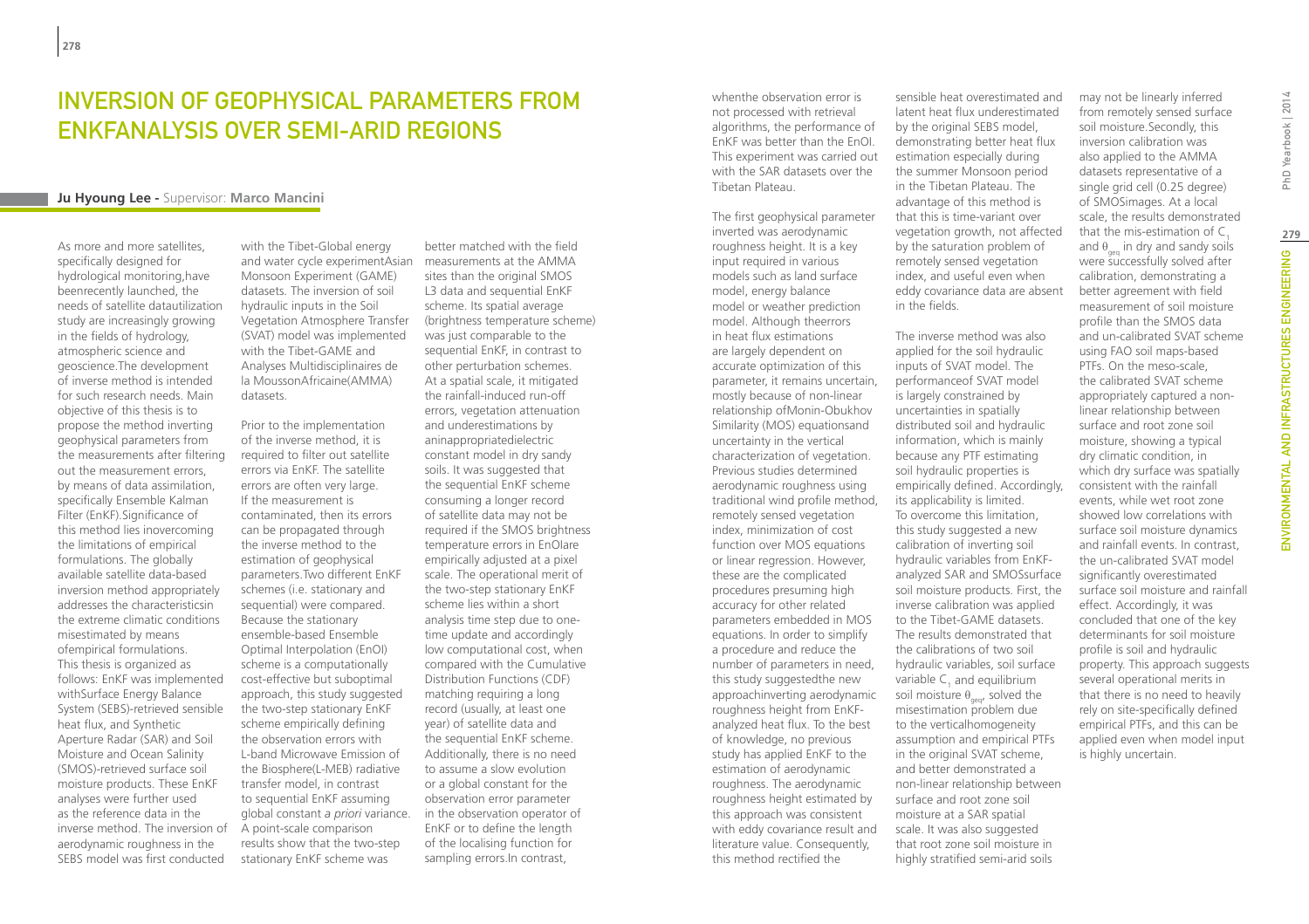# Multi-dimensional GeoWeb platforms for citizen science and civic engagement applications

#### **Marco Minghini -** Supervisor: **Prof. Maria Antonia Brovelli**

The way information is delivered and consumed on the Internet has known a tremendous revolution over the last decade, which often goes under the name of Web 2.0. This concept was coined to describe the global trends of exploiting the new Internet technologies to create, share and use information within participative applications. The notion of GeoWeb 2.0, the geographic extension of Web 2.0, denotes the corresponding technological shift in the management of spatial data over the Internet. Geographic information, whose access was traditionally held by mapping agencies according to a top-down paradigm, has become a prerogative of the single users, who are no longer mere consumers but can produce and share their own contents. Enhanced user interaction within GeoWeb 2.0 has made Web applications more and more similar to the desktop ones and accordingly new terms were coined. Neogeography was introduced as the "new geography" in which even common users can easily create their own Web mapping applications. The major expression of GeoWeb 2.0 is however Volunteered Geographic Information (VGI), i.e. the geographic version of crowdsourcing in which the single users (acting as sensors)



**1. Basic architecture of the developed platform. 3. Visualization and query of user-**

contribute local geographic information. Particularly interesting in the field of VGI is the so-called citizen science, i.e. the set of scientific activities featuring the voluntary participation of non-professional scientists. Finally the practice of Public Participation GIS (PPGIS), born in the mid-1990s, outlines the use of GIS to democratically involve the public community into decision-making processes. As a result of GeoWeb 2.0, PPGIS evolved into Web-based, shared platforms where users can publish and manage their own contents. A notable boost to this technological revolution was given by the massive spread of sensors, including those installed on current mobile devices and allowing e.g. to both register multimedia data (i.e. the camera) and georeference them (i.e. the GPS).

With all these premises, the work investigated the potential of creating a platform enabling citizen science and civic engagement applications, which: a) allow users to collect data on the field using common mobile devices (e.g. smartphones and tablets) and share them on the Web; b) provide not only a traditional 2D Web visualization, but also a 3D one through the use of virtual globe technology; and c) exclusively use Free and Open Source Software (FOSS), whose code openness enables a full customization of the products according to the needs. The basic developed architecture, structured in the server-side and the client-side and showing all the software used, is shown in Fig. 1. Its customization allowed to build four different applications (accessible from http://geomobile.como.



**2. Screenshots of the Android application for reporting cultural points of interest (PoliCrowd).**

polimi.it) allowing citizens to report: a) road pavement damages; b) tourist and cultural information (PoliCrowd project); c) architectural barriers; and d) water-related phenomena and points of interest (in collaboration with AdbPo – Po River basin Authority).

The information collected on the field using common mobile devices is managed by the Open Data Kit (ODK) toolkit, which in turn is composed of different modules (Build, Aggregate and Collect) responsible for the creation of the forms, the users, and the field-compilation of the forms from Android devices, respectively (see Fig. 2).

Citizen-collected georeferenced information is stored into a PostgreSQL database with



**reported road pavement damages in a viewer for mobile devices.**

PostGIS spatial extension, which allows the geospatial server GeoServer to read and publish it on the Web using a standard Web Map Service (WMS) protocol. Several viewers were developed, which provide data visualization and query in 2D for both desktop computers (through OpenLayers, GeoExt and Ext JS librares) and mobile devices enabling touch-screen commands (through OpenLayers and Leaflet libraries and jQuery mobile framework, see Fig. 3).

management of submissions and to the third dimension using the For the PoliCrowd project user interaction was also extended NASA World Wind virtual globe, available as a Java Software Development Kit and therefore fully customizable with specific functionalities. A real social platform was built in which registered users can benefit

from additional functionalities, e.g. enter comments and multimedia contents about the field-collected data; create customized data mash-ups by combining layers published from multiple data Web servers; and save their own 3D map projects. Both the layers added and the projects saved are stored in a catalogue and remain available for all the users of the platform.

Beyond the implementation of the described citizen science architecture, which demonstrated the applicability of FOSS for managing data from its gathering in situ to its Web publishing, some field tests were performed in order to evaluate the accuracy of GPS positioning from common mobile devices. The most meaningful results showed that: a) the accuracy value usually returned from the devices is reliable; b) the mobile device planimetric accuracy is in average better than ten meters; and c) accuracy values on the two planimetric coordinates are not in general dependent.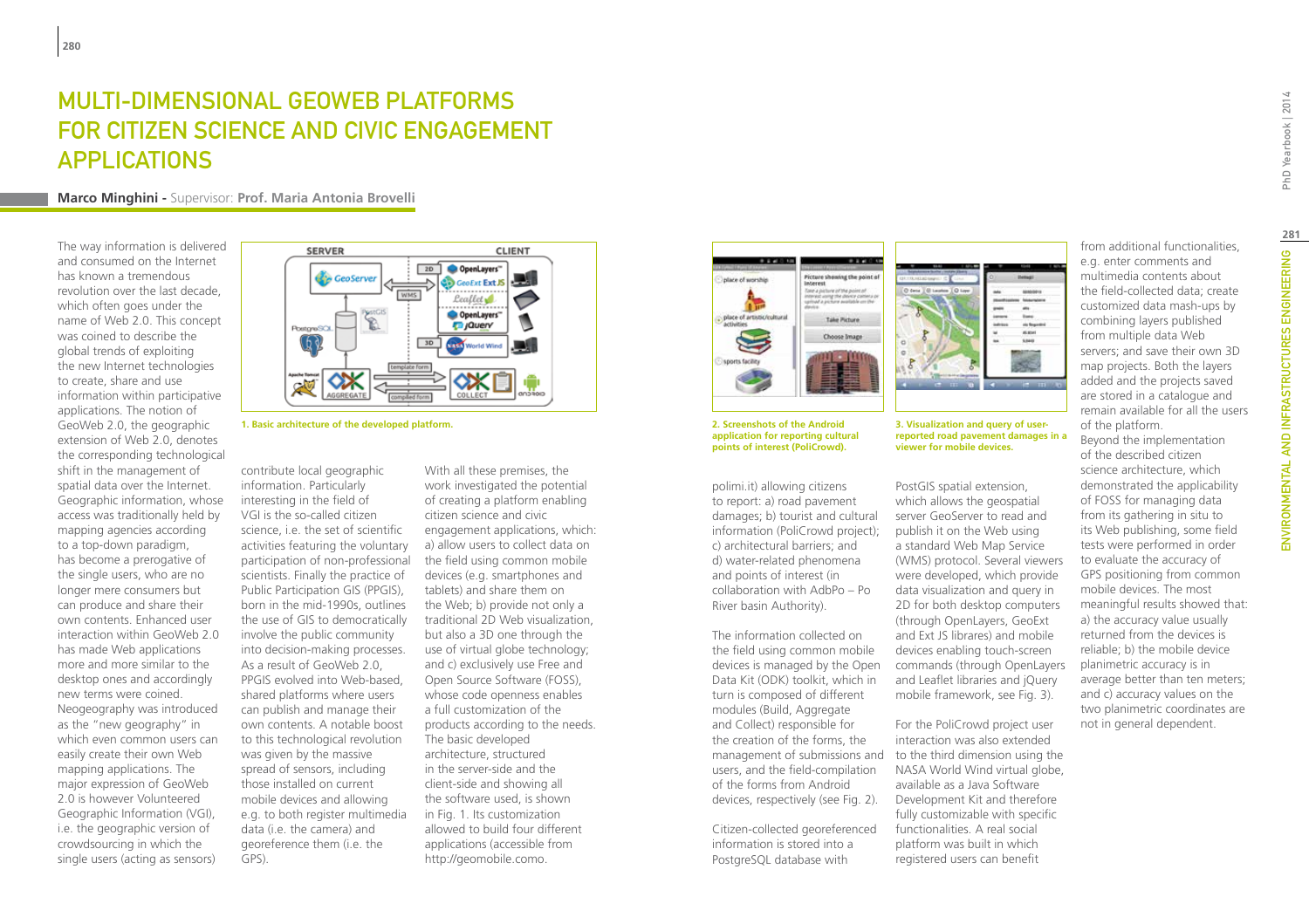### Data assimilation for complex subsurface flow fields

#### **Marco Panzeri -** Supervisor: **Monica Riva**

Proper modeling of subsurface flow and transport processes is key to the solution of a wide range of engineering and environmental problems. Relevant applications include, e.g., the supply of fresh water for civil and industrial activities, the remediation of contaminated aquifers or the protection of groundwater sources, the need for enhancing the recovery efficiency of hydrocarbon reservoirs to face the ever increasing demand for energy resources, the quantification of the risk linked to the geological disposals of nuclear wastes. Building a subsurface flow model requires defining the spatial distribution of the input parameters embedded in the underlying governing equations, such as permeability and porosity. Despite the key role played by these petrophysical properties when modeling aquifer and oil reservoirs, our knowledge of the way they are distributed within a domain of interest is scarce in practical applications and often characterized by a high degree of uncertainty.

A well-established approach to tackle this problem is to work within a stochastic framework, in which the permeability and the porosity fields are treated as random processes of space. An inverse and/or data assimilation modeling framework is then

employed for conditioning these spatial distributions relying on either direct or surrogate measurements. Among the various available inversion (or data assimilation) techniques, we focus on the Ensemble Kalman Filter (EnKF) approach. EnKF is a data assimilation technique which is employed to incorporate data into physical system models sequentially and as soon as they are collected. EnKF is appropriate for large and nonlinear models of the kind required for realistic subsurface fluid flow simulations and has traditionally entailed the use of a (numerical) Monte Carlo (MC) approach to generate a collection of interdependent random model representations. Despite its increasing popularity, there are several drawbacks that undermine the range of scenarios under which EnKF is applicable. A critical factor is the size of the ensemble, i.e., the number of MC simulations employed for (ensemble) moment evaluation. Whereas to estimate mean and covariance accurately requires many simulations, working with large ensemble sizes and assessing MC convergence is computationally demanding. Another common problem is that EnKF performs optimally only if the system variables (i.e., model parameters and state variables) can be

described by a joint Gaussian distribution. Modern reservoir models require to explicitly take into account the spatial distribution of facies, which can be defined as distinctive and non-overlapping units forming the internal architecture of the host rock system and which are associated with given attributes such as porosity, permeability, mineralogy. Demarcation of diverse facies in a reservoir model is usually accomplished through indicator functions. Due to the typically non Gaussian nature of the latter, use of EnKF to update complex reservoir models can be fraught with severe challenges. The main objectives of this work are: (*a*) to couple EnKF with stochastic moment equations (MEs) of transient groundwater flow to circumvent and alleviate problems related to the finiteness of the ensemble employed in the traditional MCbased EnKF; and (*b*) to develop an assimilation algorithm that is conducive to conditioning on a set of measured production data the spatial distribution of lithofacies and of the associated petrophysical properties for a collection of hydrocarbon reservoirs. We propose to circumvent the need for MC through a direct solution of nonlocal (integrodifferential) stochastic MEs that govern the spacetime evolution of conditional ensemble means (statistical expectations) and covariances of hydraulic heads and fluxes. The purpose is to combine an approximate form of the stochastic MEs with EnKF in a way that allows sequential updating of parameters and system states without a need for computationally intensive MC analyses. We explore the resulting combined algorithm on synthetic problems of two-dimensional transient groundwater flow toward a well pumping water from a randomly heterogeneous confined aquifer subject to prescribed boundary conditions. We investigate the effect of the error variances linked to available log-conductivity data and the impact of assimilating hydraulic heads during the transient or the pseudo-steady state regime on the quality of the calibrated mean of log-conductivity and head fields as well as on the associated estimation variance. We also compare the performances and accuracies of our ME- and MC-based EnKF on synthetic problems differing from each other in the variance and (integral) autocorrelation scale of log-conductivity random way of a two-dimensional fields. We analyze the impact of the number of realizations employed in the MC-based EnKF and the occurrence of filter inbreeding in the assimilations. We show that embedding MEs in the EnKF scheme allows for computationally efficient real time estimation of system states and model parameters avoiding the drawbacks which are commonly encountered in traditional MC-based applications of EnKF. Our results confirm that a few hundred

MC simulations are not enough to overcome filter inbreeding issues, which have a negative impact on the quality of logconductivity estimates as well as on the predicted heads and the associated estimation variances. Contrariwise, ME-based EnKF obviates the need for repeated simulations and is demonstrated to be free of inbreeding issues. We further illustrate a novel data assimilation scheme conducive to updating both facies and petrophysical properties of a reservoir model set characterized by complex geology architecture. The spatial distribution of facies is treated by means of a Markov Mesh (MM) model coupled with a multi-grid approach, according to which geological patterns are initially reproduced at a coarse scale and are subsequently generated on grids with increasing resolution. This allows reproducing detailed facies geometries and spatial patterns distributed on multiple scales. The assimilation algorithm is developed within the context of a history matching procedure and is based on the integration of the MM model within the EnKF workflow. We test the methodology by synthetic reservoir model in the presence of two distinct facies and representing a complex meandering channel system. We show that the proposed inversion scheme is conducive to an updated collection of facies and log-permeability fields which maintain the geological architecture displayed by the reference model, as opposed to the standard EnKF. We test the prediction ability of the realizations obtained through our procedure by means of two

forecast scenarios, in which diverse flow configurations are considered following the latest assimilation time. In our first scenario, the same flow setting imposed in the course of the assimilation time is maintained also during the additional simulation period. A second study is performed by considering the presence of two additional wells that become operative after the assimilation period. The approaches tested yield a good estimation of the target production values during the first scenario, the predictions provided by standard EnKF being characterized by the highest degree of uncertainty. The performances of the two methodologies are markedly different when considering the second scenario where our proposed algorithm outperforms the standard EnKF by providing a superior match between the reference and the predicted production curves.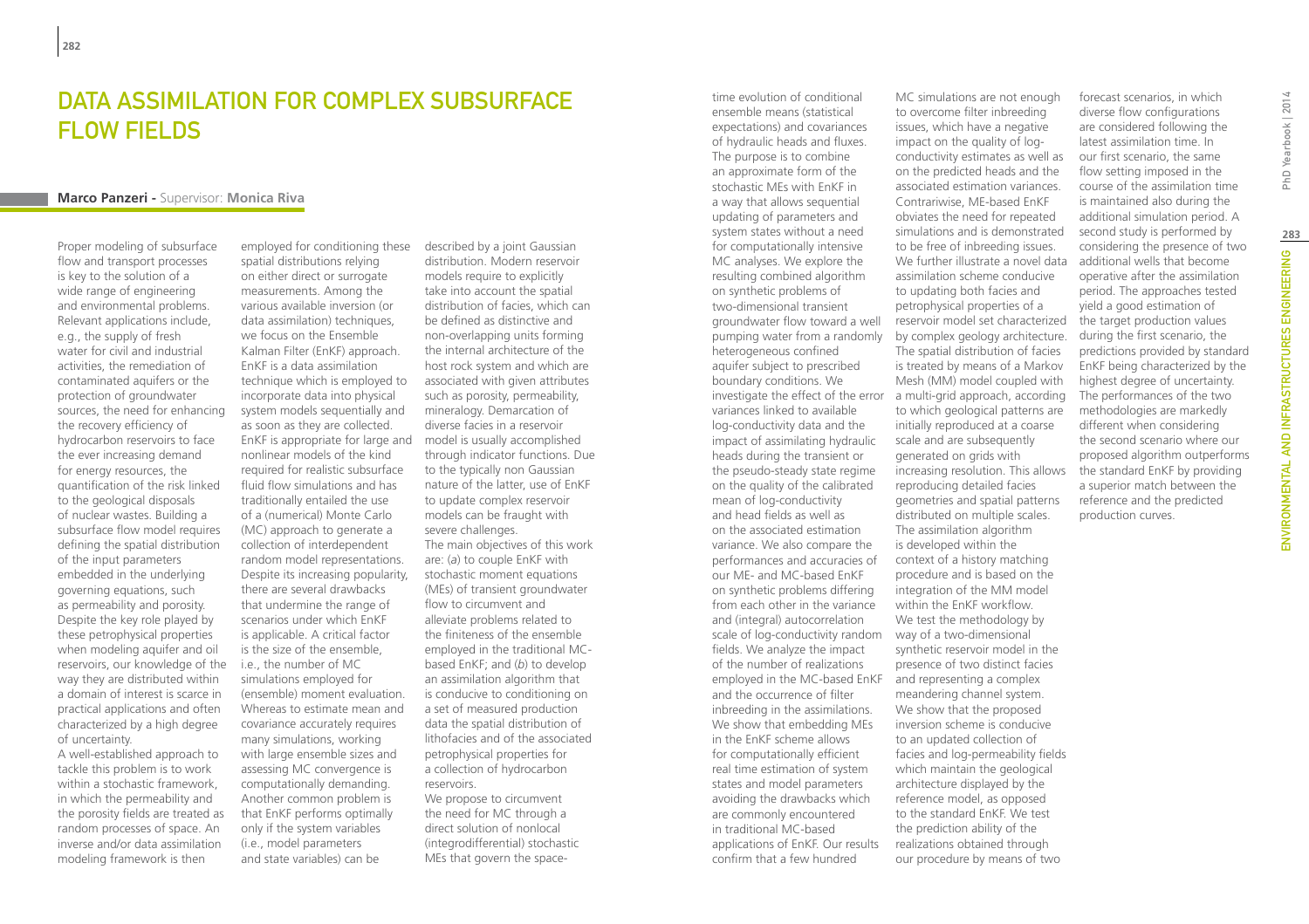### CHARACTERIZATION OF GROUNDWATER DYNAMICS IN RESPONSE TO FORCING TERMS UNDER **UNCERTAINTY**

#### **Raul Perulero Serrano -** Supervisor: **Monica Riva**

The current Ph.D. thesis has been developed under the umbrella of a European project (Framework 7), a former ITN (Initial Training Network) named IMVUL "Towards improved groundwater vulnerability assessment".

The aim pursued with this work is to improve our current knowledge in numerical modeling applied to hydrogeology, by means of conducting statistical analyses of the outcome of the procedures/ workflows adopted and the application of the results to real field case studies.

The project we carried out is mainly focused on the use and comparison of two geostatistical techniques to produce heterogeneous aquifer simulations in order to simulate the flow field induced by a mean hydraulic gradient superimposed to the effect of a pumping well in a real double aquifer system. A posed problem of the kind is relevant to hydrogeology practitioners, especially to those related to groundwater vulnerability and its characterization and/ or quantification. The actual system bears at surface level a natural and active springs' network which is threatened by anthropological activities such as water over abstraction, due

to excessive pumping effects for agricultural (mainly) and industrial purposes. We did combine a stochastic approach with the inclusion of real hard data (lithological input from available boreholes) to condition the aforementioned geostatistical simulations. We created a reality-based numerical model to study the impact of the hydro-facies generation scheme and the effect of competing hydraulic stresses over a given environmental target parameter of our choice: h (hydraulic heads). Subsequently/In a nutshell, the output of a study of the kind we propose could be used to further put thresholds or limits in water abstractions, in order to control hazardous drawdowns that could lead to the drying up of a springs' network fed by a confined aquifer.

In this dissertation, we perform a numerical Monte Carlo (MC) study based on a geological system whose heterogeneous structure mimics the one associated with an alluvial aquifer system located in northern Italy (Cremona province, Regione Lombardia) where abundant lithological and geological information are available. Our analysis considers a non-uniform flow scenario due to the superimposition of a base uniform (in the mean) flow

and the action of a pumping well. Field-scale available lithological data are analyzed to characterize prevalent litho-type categories and the associated geological contact rules. The simulation domain is modeled as a composite medium with randomly distributed hydrofacies, each associated with a given hydraulic conductivity. Collections of conditional Monte Carlo realizations (Figure 1) of the three-dimensional geo-materials distributions are generated by (*i*) a classical indicator-based approach (Sequential Indicator simulations) and (*ii*) the Truncated plurigaussian simulations (TPS) scheme, starting from available data which are employed as conditioning information. Afterwards we performed a statistical analysis (in terms of mean, variance, covariance function and probability distribution) of hydraulic heads as a function of (*i*) location in the domain and (*ii*) methodology of geological reconstruction of the system, highlighting the competing effect of the source term and boundary conditions. Since typical head observations are collected within screened boreholes, we explore the extent to which vertically averaging hydraulic heads can retain qualitative and quantitative information on the statistical behavior of point-wise head

### values.

An ultimate purpose of this work would be presenting guidelines for practitioners when studying problems of the same kind like the one explored in our study.

The novelty of our study is rooted in the fact of investigating the relative impact of two different conceptualization and simulation techniques to characterize random hydro-facies spatial arrangement on the probabilistic distribution of hydraulic heads in three-dimensional aquifer systems under non-uniform mean flow conditions of the kind that is associated with large scale field. This analysis is intimately tied to Probabilistic Risk Assessment (PRA) procedures and constitutes one of the steps which can be adopted in modern PRA applications based on the idea of decomposing the full problem (that might comprise several uncertainty sources, including those associated with hydrostratigraphic structure, aquifer recharge, boundary conditions, location and/or pumping/ injection rate of wells) into sets of basic events. History matching and inverse modeling are out of our scope in the present study.

Amongst the main findings we would like to highlight that



**1. Selected realizations of hydro-facies distribution obtained by means of (a) TPS and (b) SISIM. Size of the represented blocks is 3.7 km × 4.3 km × 0.1 km: vertical exaggeration is set to 10× for ease of illustration.**

hydraulic heads deduced from TPS-based flow simulations reveal larger variability than their equivalents evaluated by an SISIM-based modeling strategy. This can be seen as a consequence of setting geological contact rules, as considered within a TPS simulation scheme, which can lead to an increased variability in the internal architecture of hydro-facies distributions within a relatively large-scale aquifer model of the kind we consider.

Due to the enhanced degree of variability displayed within the collection of simulations and to the occurrence of long-tailed pdfs, reliance on a TPS scheme produces a broader range of possible drawdown values for the simulated groundwater system. As such, TPS-based results are associated with the

#### most conservative (in terms of high extreme values) drawdown estimates which can then be related to a given threshold probability of occurrence in the context of PRA protocols where the target environmental metric is the piezometric drawdown.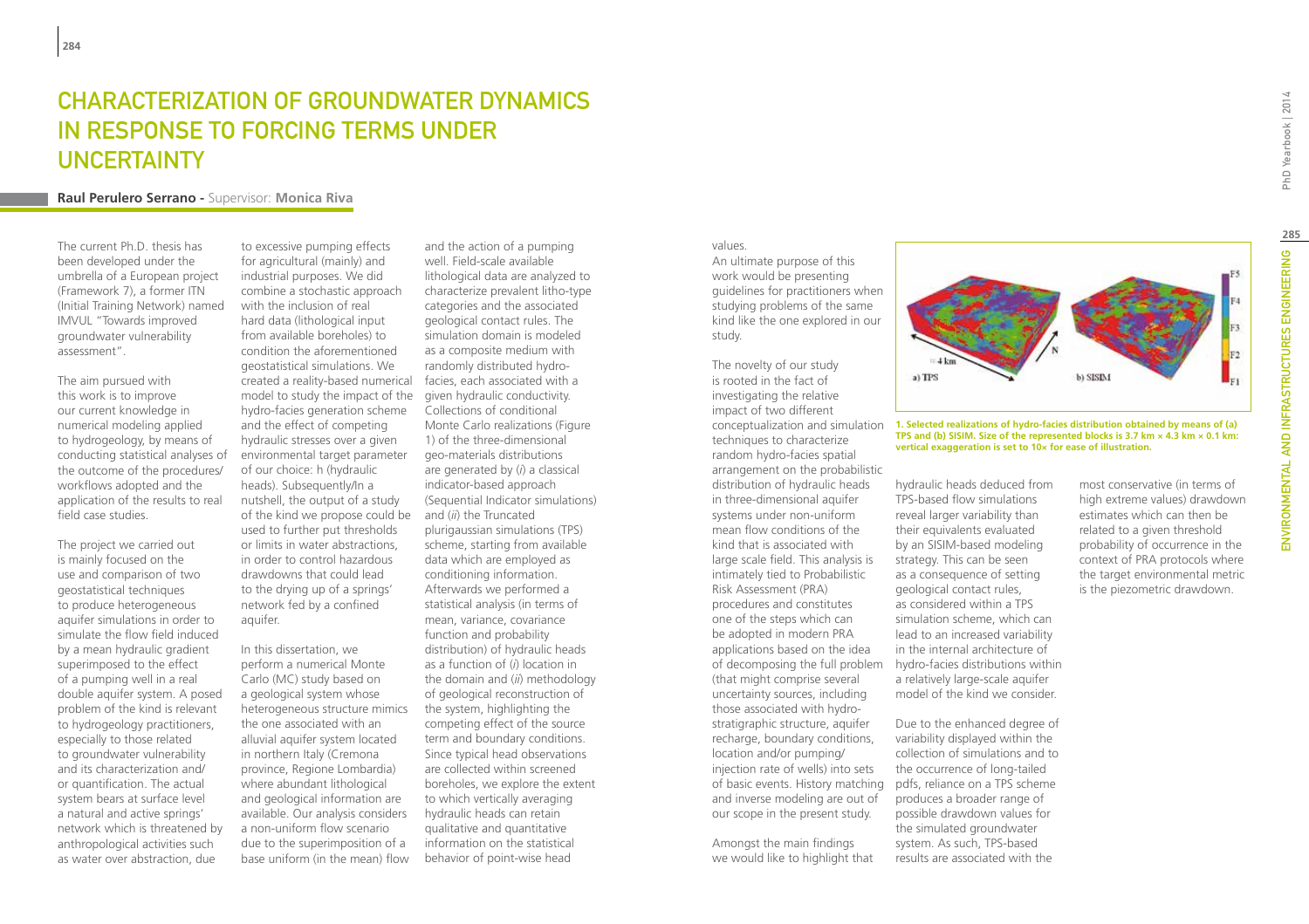# Automatic segmentation, classification and extraction of repeated patterns for building façades modelling

#### **Mattia Previtali -** Supervisor: **Raffaella Brumana**

Availability of realistic 3D building models is important in many applications. In urban planning the chance to explore 3D virtual reality world is much more efficient than the analysis of 2D maps. For public security, accurate 3D building models are indispensable to plan intervention strategies during emergencies. Virtual tourism may largely benefit from highly realistic city models. The rapid development of terrestrial laser scanning devices allowed the acquisition of point clouds of urban environments in a relatively reduced time. With the considerable high point density and the explicit 3D coordinates of such point clouds, it is possible to recover both large structures and fine details of buildings. In addition, the increase of automation in acquisition stage and registration of laser scans, in conjunction with a reduction of the cost of instruments, extended to a larger number of operators the chance to use terrestrial laser scanners (TLS). This caused a great attention in generating as-built building models starting from laser scanning data. In many cases such models are generated by manual modelling of each building element. However, this is undoubtedly a rather time consuming and expensive procedure that limit a widespread dissemination of

building models. Automation in the reconstruction process is essential to speed up the processing. Indeed, only if a high degree of automation is maintained throughout the whole pipeline, from data acquisition to modelling, the economic sustainability of the model generation can be guaranteed. Automated approaches can bring advantages in term of speed, and thus the time needed to deliver the final model can be shortened in comparison with manual techniques. However, lack of automated approaches to understand the building structures captured in raw data is still underlined by different operators in the Architecture, Engineering, and Construction (AEC) domain. This thesis introduces a new procedure aimed at the automated production of building façades models. This method is principally designed to generate as-built models of urban construction for thermal retrofitting. Indeed, energy efficient retrofitting of existing buildings, mainly the ones built in the period 1950 – 1975, is a key aspect for reaching the proposed energy consumption reduction targets fixed by national and international authorities. In this field, highly detailed as-built models of buildings are needed

on one side for the thermal assessment, and on the other for producing executive drawings. The developed approach can be considered as a multi-step process in which the building model is iteratively estimated and refined starting from the raw point cloud. The presented methodology (Figure 1) first accomplishes the segmentation of the point cloud of a building façade into its planar elements. Then, starting from the identified planar clusters, façade break-lines are automatically extracted to be used later to generate a 3D vector model. During this step some priors on urban scenes like the prevalence of straight lines and orthogonal intersections are exploited to set additional constraints. Despite considerable effort, data obtained with range scanners usually may suffers from occlusions. However, building facades exhibit a high degree of self-similarity and redundancy. For this reason an algorithm was developed for the reconstruction of incomplete models with the help of high-level architectural objects and identification of repeated patterns in urban facades. The final product is a semantically enriched 3D model of the building façade that can be integrated to Building Information Model (BIM).

precision and robustness of the method, several tests on different kinds of datasets are illustrated and discussed. The presented tests revealed that while reconstruction efficiency is improved by the developed approach, the geometric accuracy of derived models is also comparable to the one achievable by standard modelling process. The obtained building models have several applications. In the last part of this dissertation integration of building models with thermal images is addressed in detail. In recent years this task has become quite popular, but actual approaches may not be able to provide accurate and rigorous results. A solution is proposed based on mapping of thermal data on the vector building model. The alignment of both data is obtained with a combined bundle adjustment of thermal and RGB images. Finally, some of the algorithms developed for façade modelling are extended, and partially modified, to cope with new applications. In particular, the developed segmentation strategy is tested for scan registration of urban scenes which present the prevalence of some few basic geometric shapes. In these cases the identification of the same

To demonstrate the reliability,



**1. Building façade at different processing steps: (a) row point cloud, (b) detected planar elements, (c) output vector model, (d) repeated pattern detected, (e) façade object classification, (f) final CityGML model with** 

planar features between scans is exploited to determine their registration parameters. A final extension of the developed algorithms concerns modelling of indoor environments. Indeed, automatic reconstruction of buildings exteriors share many problems with the issues associated with indoor reconstruction. However, indoor environments present generally a higher degree of clutter and occlusion than outdoors scenes. For this reason a tailored solution was developed.

**semantics.**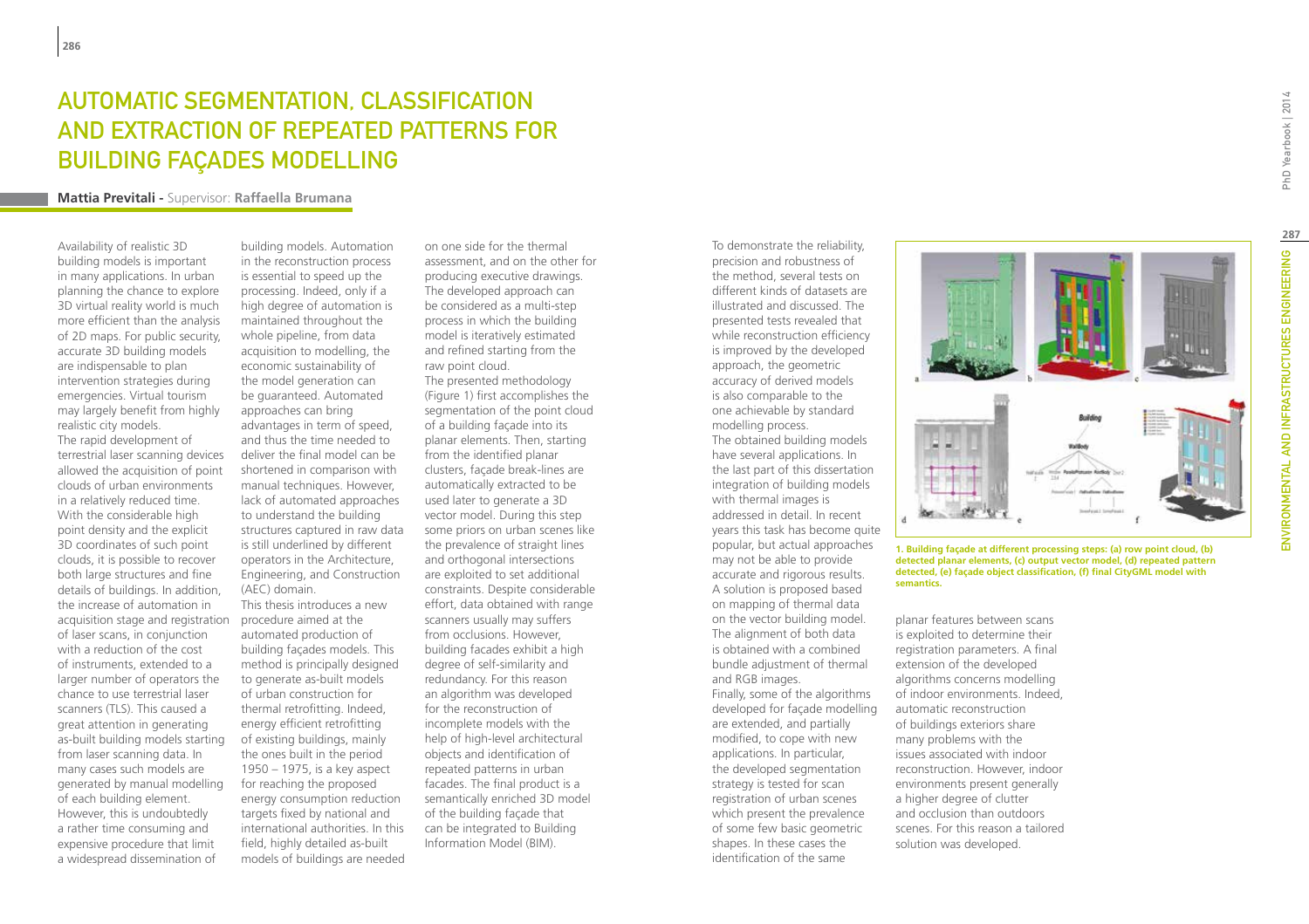### WATER RESOURCES FROM THE MOUNTAINS UNDER climate change: the case of the Upper Indus **BASIN**

#### **Andrea Soncini -** Supervisor: **Daniele Bocchiola**

Overall glaciers world-wide, are shrinking as revealed by the time series of measured changes in glacier length, area, volume and mass. Current glacier extents are out of balance with current climatic conditions, indicating that glaciers will continue to shrink in the future even without change. further temperature increase. There is a need of a more accurate quantitative knowledge respect high altitude water of the different mountain cryospheric components, especially glaciers, frozen ground and snow and of the amount of water stored inside, and of their current changes. Anyway changes in the global water cycle in response to the warming over the 21st century will not be uniform. The contrast in precipitation between wet and dry regions and between wet and dry seasons will increase, it is expected significant seasonal shifts of the hydrological cycle in the Alps and in other mountain regions worldwide will occur in the near future. Seasonal shift of hydrological fluxes may have fallout upon all uses of water, including availability for agriculture and the food chain, also under multiple reuse schemes, drinking water, hydropower, and ecosystems. Hydrogeological risk, including floods, storm driven landslides, avalanches, may increase under the modified hydrological cycle in mountain areas, where

environmental gradients are strongly enhanced. Integration of water quantity and water quality approaches, is extremely important to understand the societal and economical relevance of water modification under present and future climate and glaciological data gathered

One of the mostly interesting and important area in the world resources is the Hindukush-Karakorum-Himalaya region (HKH). The mountain regions of the Hindu Kush, Karakoram and Himalaya (HKH) are the "third pole" of our planet, and water from therein plays an essential role for agriculture, drinking purposes, and hydropower production. Dynamics of glaciers in Karakoram is complex, and in the last decades the area has experienced substantially unchanged ice cover against the noticeable loss observed worldwide (the "Karakoram anomaly") with stable or even positive ice mass balances and advancing glaciers. Assessment of future water resources and hydrological variability in this area is needed for impact studies of the hydrological cycle until of climate change, but the hydrology of these high altitude catchments is still poorly studied and little understood. This work focuses upon a particular watershed, the Shigar river closed at Shigar, with an area of about 7000 km2, nested within

the Upper Indus Basin (UIB) and fed by seasonal melt from two major glaciers (Baltoro and Biafo systems) at the toe of K2 peak, with an ice covered area of ca. 2100 km2. We used a set of hydrological, meteorological, during three years of field campaigns (2011-2013). In particularly daily discharge data coming from two hydrometric stations we installed in the basin and debris thickness, ice and snow ablation data we collected on the Baltoro glacier. Using these data we set up a semi-distributed hydrological model, providing depiction of in stream flows, snow dynamics, and ice cover thickness and their changes in the next century. We also develop an ice-flow model to represent the glaciers dynamics due to the gravity force. We calibrate and validate each model components with observed data obtaining good results in depicting ice and snow dynamics also at high altitude where very few data and literature exists.We then used the model to assess changes the end of the twenty-first century, by way of downscaled precipitation and temperature projections provided by three state-of-the-art Global Climate Models used in the recent IPCC AR5 (EC-Earth, CCSM4 and ECHAM6) under the RCP2.6,

We investigated future (until 2099) ablation flows from the Shigar river. We highlighted the possible consequences of a warming climate upon the cryosphere, and water resources downstream. Our findings highlight in practice mostly increasing in stream flows (against the reference period 1980-2012) until the end of the century, with highest values at mid-century, and potentially decreasing thereon, when ice cover (and ice thickness) begins to decrease sensibly. In the future the ice volume stored at these altitude will decrease in the worst scenario (RCP8.5) of about 90% causing long dry period. Therefore, during the century flood hazard may increase, as much as hazards related to glaciers' down wasting (e.g. GLOFs, icefalls, crevasses), putting at stake local population, and tourists. The present approach profits of sparse data from several sources, and it is simple enough that portability to other catchments nearby should be reasonably feasible, pending availability of some basic information. state of the art, reasonably well substantiated tool to provide conjectures about hydrological cycle of the investigated Shigar river, possibly representative

RCP4.5 and RCP8.5 scenarios.



**1. ice volume at different elevations at 2099 compared with actual situation**



**2. 1954-2013 photo comparison of the Baltoro glacier's snout. There are no evidence of changes.**

Eventually, our contribution here glacierized areas within HKH, the seems of interest, as it provides a third pole of the world, storing for the area of Karakoram, and usable for policy makers and planners in the area. High altitude glacierized catchments as here are paradigmatic of a tremendous amount of water to be delivered to populations downstream, and monitoring, assessing and projection of future dynamics here forward is

warranted, to aid taking actions for adaptation to climate change effects.

PhD Yearbook | 2014